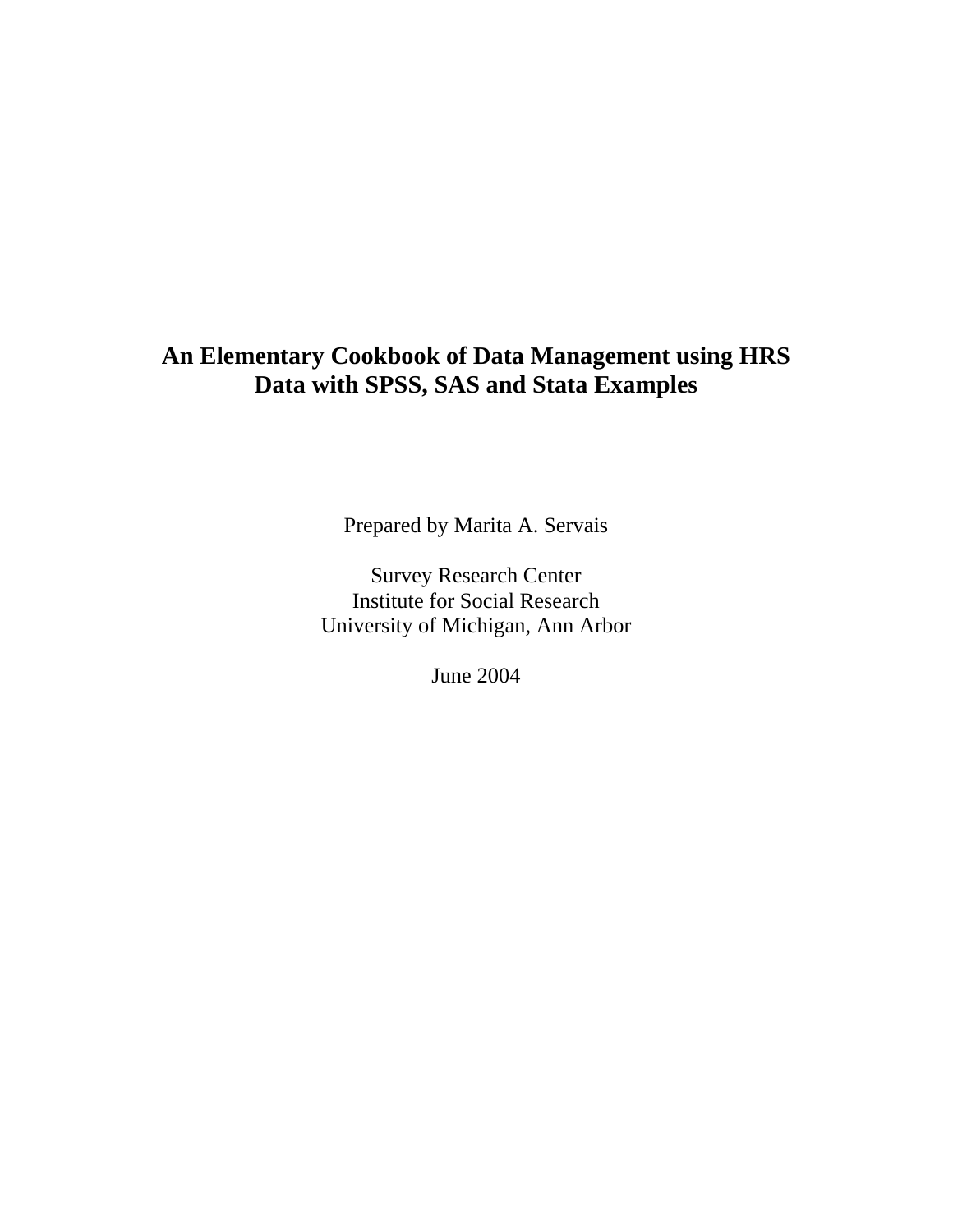#### **Table of Contents**

| 1.               |                                                                                           |  |
|------------------|-------------------------------------------------------------------------------------------|--|
| 2.               |                                                                                           |  |
| $\mathfrak{Z}$ . | Merging a Respondent-level File with a Household-level File: Creating a Respondent-level  |  |
|                  |                                                                                           |  |
| $\overline{4}$ . | Creating a Household-level File with Respondent Data from up to Two Respondents 4         |  |
| 5.               | Creating a Respondent-level File with Parent Data from a Household-level File 5           |  |
|                  |                                                                                           |  |
| 6.               | Merging 1998 Respondent-level Files with 2000 Respondent-level Files 6                    |  |
|                  |                                                                                           |  |
|                  |                                                                                           |  |
| $\mathcal{I}$ .  |                                                                                           |  |
| 2.               |                                                                                           |  |
| $\mathfrak{Z}$ . | SPSS Merging a Respondent-level File with a Household-level File: Creating a Respondent-  |  |
|                  |                                                                                           |  |
| $\overline{4}$ . | SPSS Creating a Household-level File with Respondent Data from up to Two Respondents  10  |  |
| 5.               | SPSS Creating a Respondent-level File with Parent Data from a Household-level File  11    |  |
| 6.               | SPSS Merging 1998 and 2000 Respondent-level Files -- Intersection  12                     |  |
|                  |                                                                                           |  |
| $\mathcal{I}$ .  |                                                                                           |  |
| 2.               |                                                                                           |  |
| $\mathfrak{Z}$ . | SAS Merging a Respondent-level File with a Household-level File: Creating a Respondent-   |  |
|                  |                                                                                           |  |
| $\overline{4}$ . | SAS Creating a Household-level File with Respondent Data from up to Two Respondents  15   |  |
| 5.               | SAS Creating a Respondent-level File with Parent Data from a Household-level File  16     |  |
| 6.               |                                                                                           |  |
|                  |                                                                                           |  |
| $\mathfrak{1}.$  |                                                                                           |  |
| 2.               |                                                                                           |  |
| $\mathfrak{Z}$ . | Stata Merging a Respondent-level File with a Household-level File: Creating a Respondent- |  |
|                  |                                                                                           |  |
| $\overline{4}$ . | Stata Creating a Household-level File with Respondent Data from up to Two Respondents  20 |  |
| 5.               | Stata Creating a Respondent-level File with Parent Data from a Household-level File  21   |  |
| 6.               |                                                                                           |  |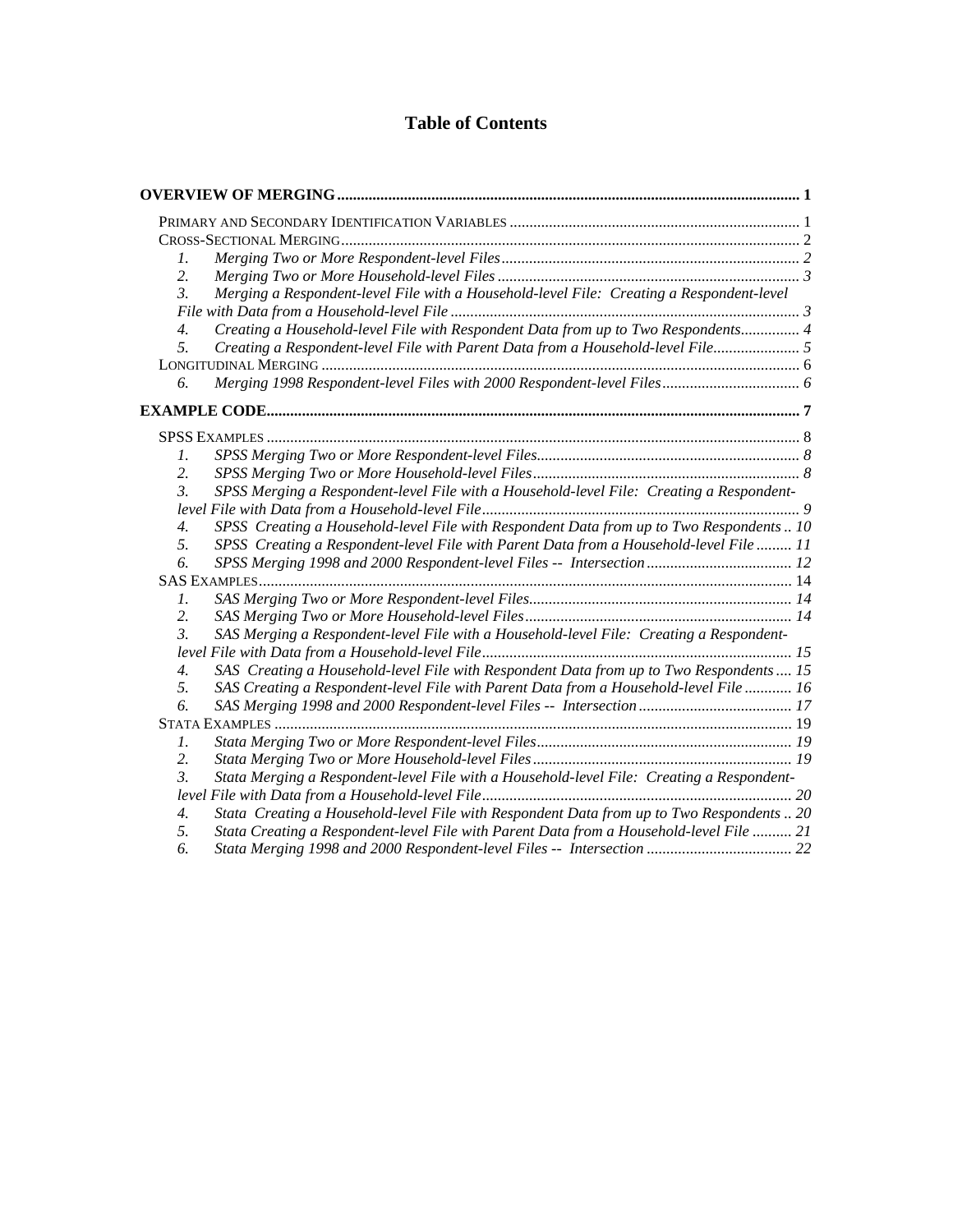# <span id="page-2-0"></span>**Overview of Merging**

Many analyses require variables that appear in separate files. Sometimes you will need to obtain variables from files at different levels that contain different numbers of records. Before you can do your analysis work, the files will need to be merged in an appropriate manner. Prior to doing any data management you should ask yourself several types of questions.

- What are the **variables** of interest? Identifying the variables needed for an analysis allows you to subset files to include only the necessary variables, weights, and identification variables. Smaller files are more manageable. If your analysis will use variables from more than one wave, identifying *comparable variables* in each wave and understanding any subtle differences in the variables is essential to successful analysis.
- What should be the **level** of the analysis file will it have one record per respondent, one record per household or what?
- What **identification variables** will be required to merge the various files that contain variables needed for your analysis?
- What **type of merge** will be required? Will the merge be a one-to-one matching of records, e.g., respondent-to-respondent, or a one-to-many, e.g., household-torespondent, matching? How do you want to handle cases that do not have a matching record in one or more of the input files?

# *Primary and Secondary Identification Variables*

In order to merge records from different files, you need to specify appropriate identification variables. Primary identifiers are the variables that uniquely identify a record in a file. Secondary identifiers are included to allow merging with files from other levels.

For example, the primary identification variables for respondent-level files from any wave are HHID and PN. The primary identification variables for household-level files are HHID and a wave-specific sub-household identifier, e.g., HHID and GSUBHH for 2000 household-level files. GSUBHH is a secondary identifier included on 2000 respondent-level files to allow merging with 2000 household-level files.

The primary identifiers and number of records (Ns) for the 2000 core data are illustrated graphically below<sup>1</sup>. Secondary identifiers for respondent based files (respondent and helper-level files) and for household based files (household, household member or child, sibling, transfer to and transfer from-level files) are also provided. The 1995, 1996, 1998 and 2002 core files have, for the most part, similar identification schemes. See the individual wave's Data Documentation document for specifics (from the HRS Web site <http://hrsonline.isr.umich.edu/>  $\rightarrow$  Documentation  $\rightarrow$  Data Descriptions).

<span id="page-2-1"></span><sup>&</sup>lt;sup>1</sup> The OPN designated with an asterisk has non-person values, e.g., "038" meaning "ALL CHILDREN EQUALLY". See codebooks for specifics.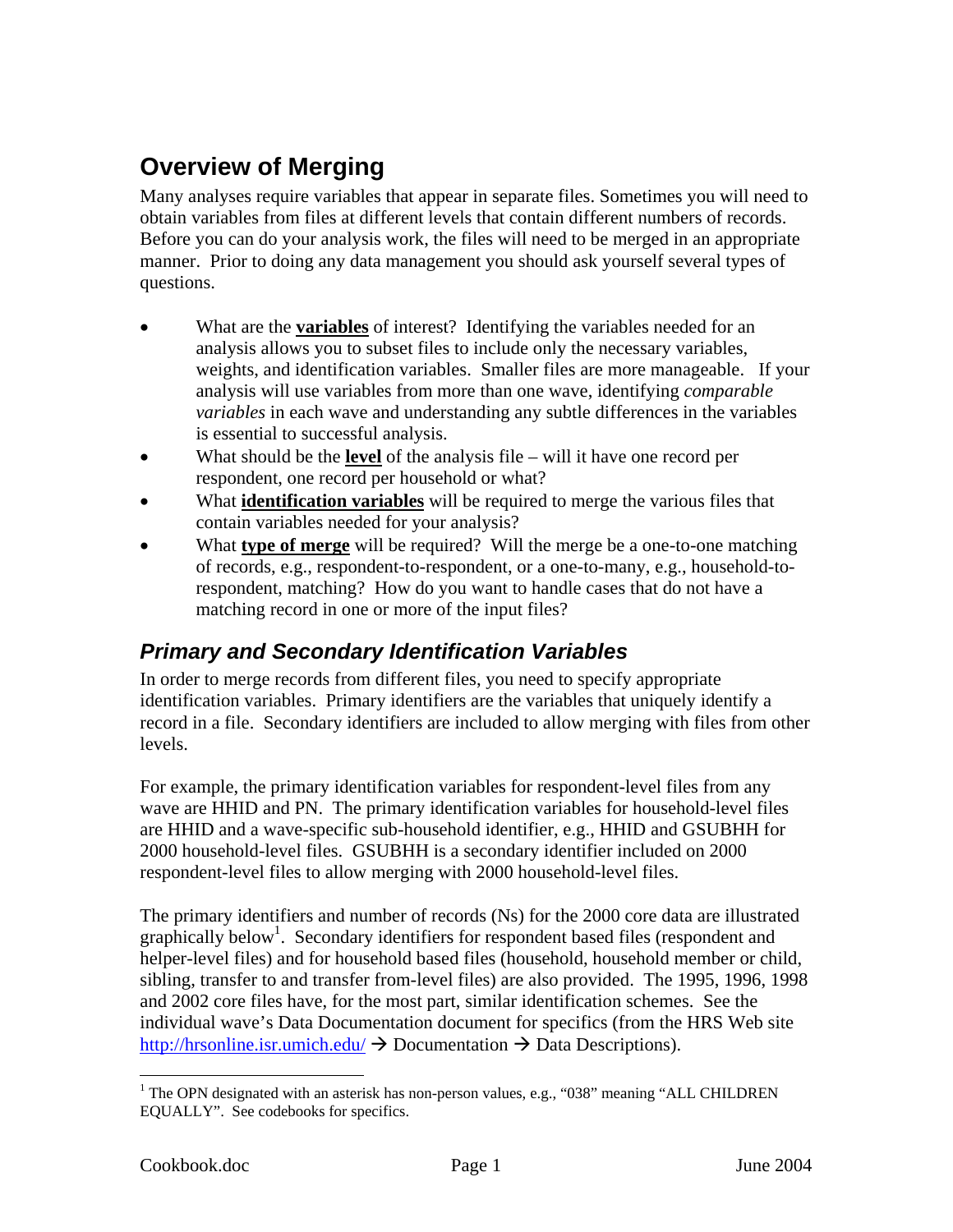<span id="page-3-0"></span>

HHID and the wave-specific sub-household identifiers can be used to link cross-sectional household data with the cross-sectional respondent data. The wave-specific subhousehold identifiers for core and exit files are listed below.

| Sub-sample            | Year | <b>SUBHH - Core</b> | <b>SUBHH - Exit</b> |
|-----------------------|------|---------------------|---------------------|
| HRS - Wave 1          | 1992 | <b>ASUBHH</b>       |                     |
| AHEAD - Wave 1        | 1993 | <b>BSUBHH</b>       |                     |
| <b>HRS</b> - Wave 2   | 1994 | <b>CSUBHH</b>       |                     |
| <b>AHEAD - Wave 2</b> | 1995 | <b>DSUBHH</b>       | <b>NSUBHH</b>       |
| <b>HRS</b> - Wave 3   | 1996 | <b>ESUBHH</b>       | <b>PSUBHH</b>       |
| HRS/AHEAD/CODA/WB     | 1998 | <b>FSUBHH</b>       | <b>FSUBHH</b>       |
| HRS/AHEAD/CODA/WB     | 2000 | <b>GSUBHH</b>       | <b>RSUBHH</b>       |
| HRS/AHEAD/CODA/WB     | 2002 | <b>HSUBHH</b>       | <b>SSUBHH</b>       |

# *Cross-Sectional Merging*

### **1. Merging Two or More Respondent-level Files**

To create a respondent-level file with data from two or more respondent-level files, merge the respondent-level files using HHID and PN. This is a one-to-one match. Each input file has the same number of records and each record in each file will match a record in the other file(s).

| Input   | Respondent<br>Section PR                     | Respondent<br>Section CS | <b>Respondent</b><br>Section B |  |
|---------|----------------------------------------------|--------------------------|--------------------------------|--|
| Cultput | Respondent Respondent<br>SectionPR SectionCS |                          | Respondent<br>Section B        |  |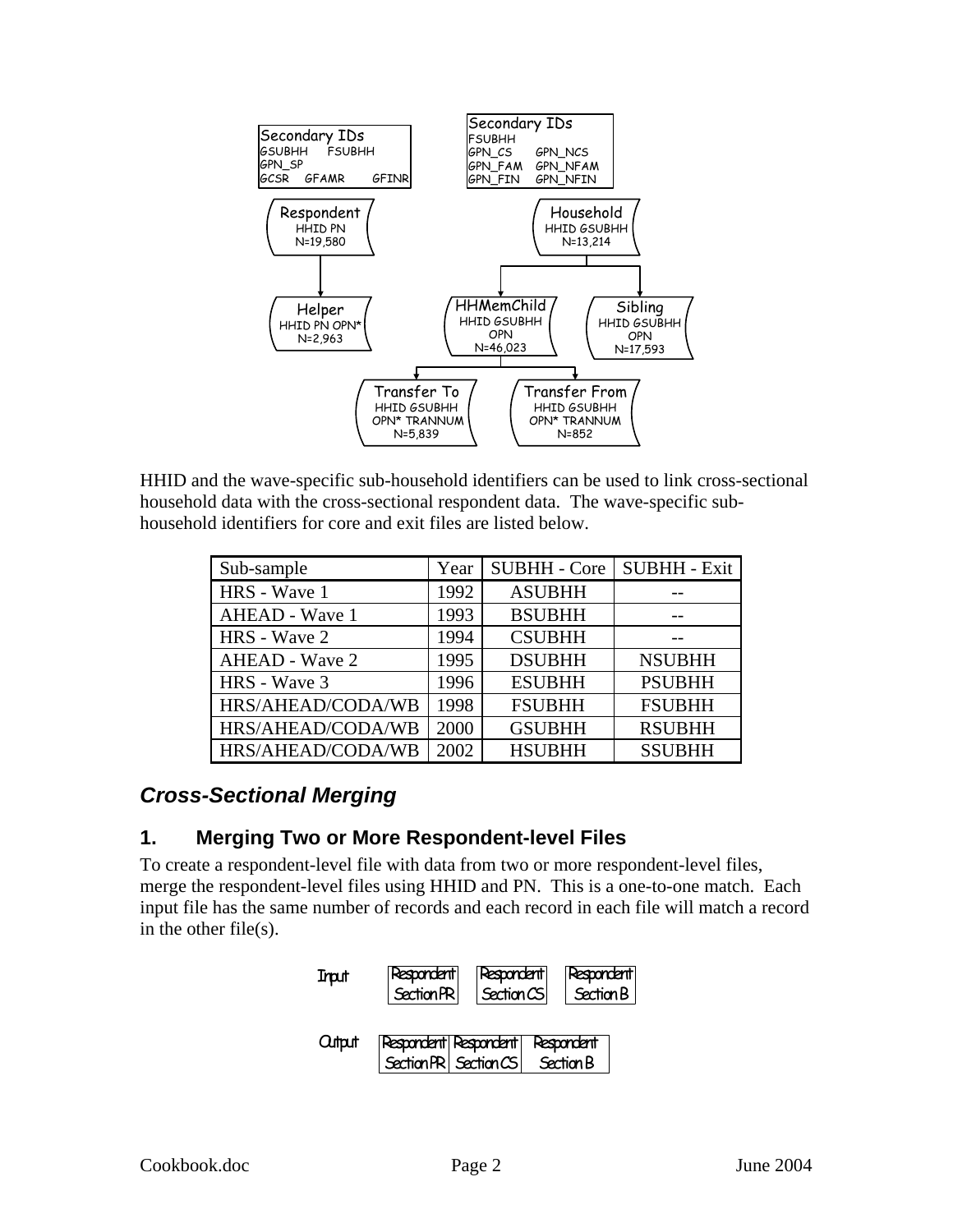<span id="page-4-0"></span>For example, for 2000, each input file will contain 19,580 records. A respondent-level output file with 19,580 respondent records will result.



## **2. Merging Two or More Household-level Files**

Similarly, to create a household-level file with data from two or more household-level files, merge the household-level files using HHID and nSUBHH where nSUBHH is the current-wave SUBHH. This is a one-to-one match. Each input file has the same number of records.

For 2000 use HHID and GSUBHH to merge 2000 household files with each other. Each input file will contain 13,214 records. A household-level output file with 13,214 household records will result.

### **3. Merging a Respondent-level File with a Household-level File: Creating a Respondent-level File with Data from a Household-level File**

To create a respondent-level file including data from a household-level file, merge the respondent-level file(s) and the household-level file(s) using HHID and nSUBHH where nSUBHH is the current wave SUBHH. This is a one-to-many match (one household-tomany, up to two, respondents).



For 2000, use HHID and GUSBHH for merging. Household-level input files contain 13,214 records; respondent-level input files contain 19,580 records. A respondent-level output file with 19,580 respondent records will result.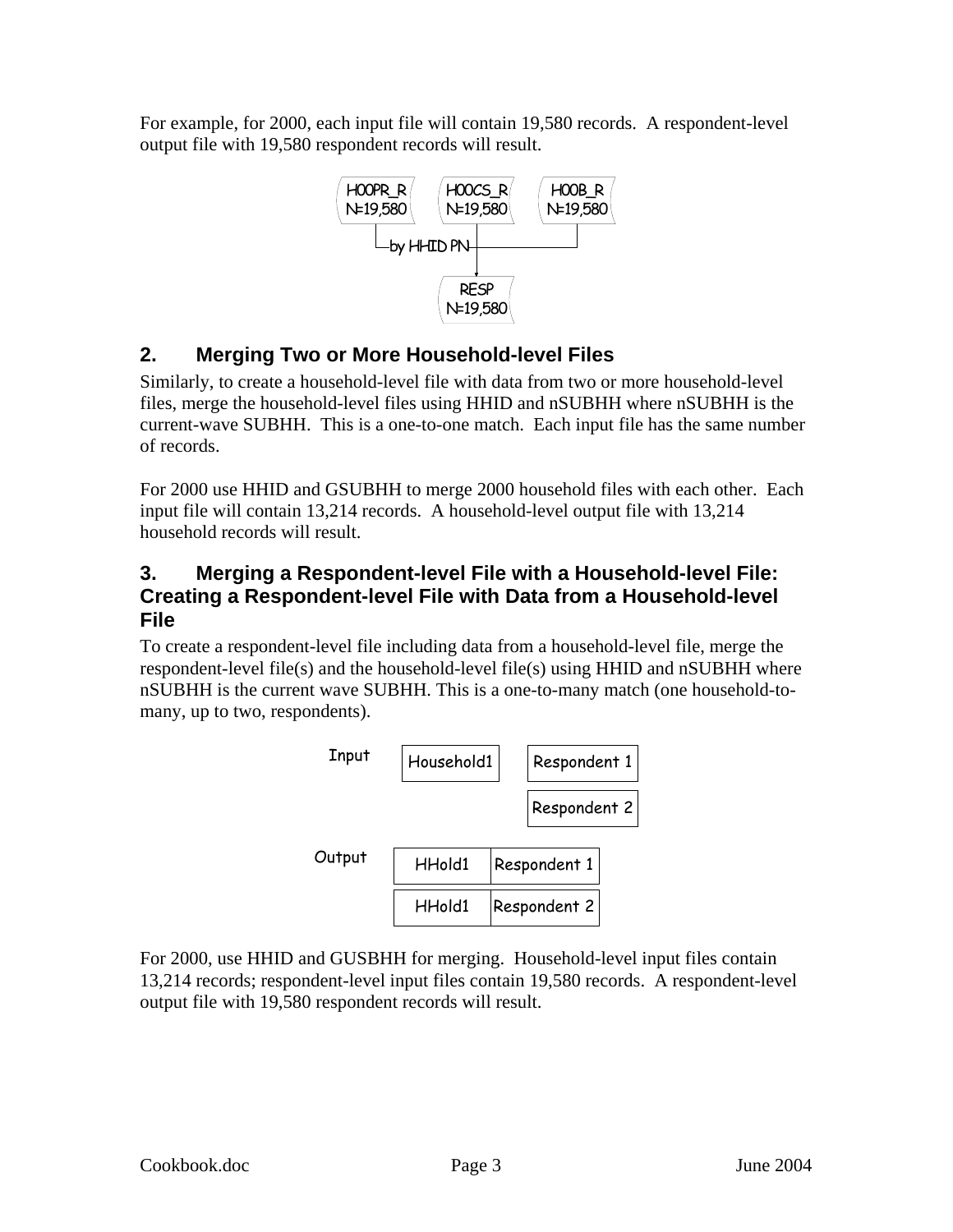

<span id="page-5-0"></span>Since you are creating a respondent-level output file, be sure to keep PN, as well as HHID and GSUBHH, in the output file even though PN is not used for the merging.

### **4. Creating a Household-level File with Respondent Data from up to Two Respondents**

To create a household-level file including variables from both respondents requires several steps.



First, separate the respondent-level records into two groups, one for the family respondent, the first person, and one for the non-family respondent, the second person.



We suggest you use GFAMR - 2000 WHETHER FAMILY RESPONDENT to create the two groups of respondents. The first group will contain 13,107 records (107 households did not have a family respondent); the second group will contain 6,473 records.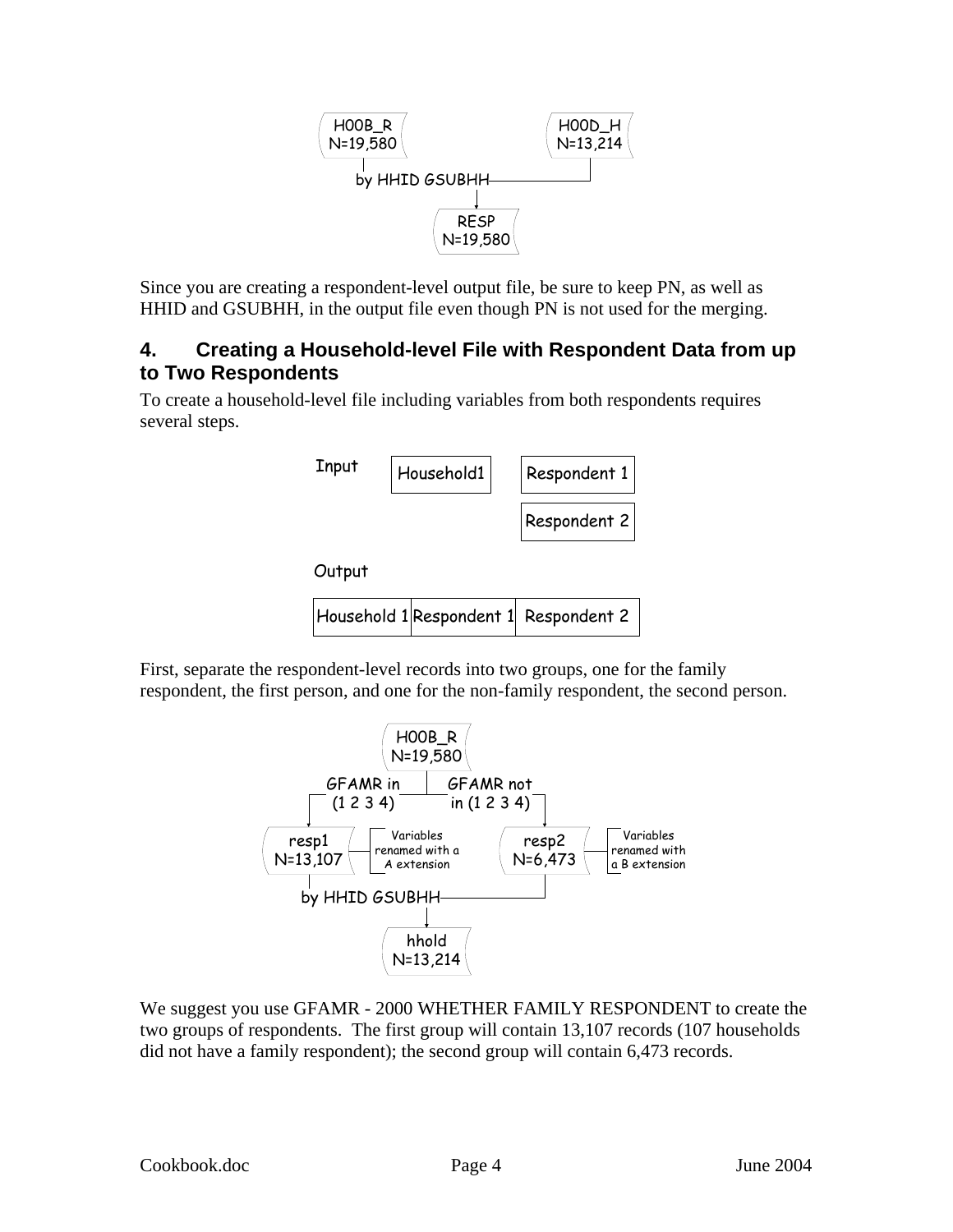<span id="page-6-0"></span>If you choose to use another variable to create two respondent groups, be sure each respondent group does not have more than one person from any one household (otherwise data will be lost).

Second, rename all variables for the second respondent group (except HHID and GSUBHH) to avoid overlap in the combined file.

Third, merge the two respondent files and the household-level file using HHID and GSUBHH.

Although the respondent groups contain fewer than 13,214 records, this is a one-to-one match. A household-level file with 13,214 household records results. The householdlevel output file includes household variables, a set of variables for the first respondent and a set of variables for the second respondent.

We recommend that you keep PN for the first and second respondent even though PN is not used for the merging and the output file is a household-level file.

#### **5. Creating a Respondent-level File with Parent Data from a Household-level File**

Questions about parents of both the respondent and the respondent's spouse or partner were asked of the family respondent. This information is distributed at a householdlevel. You may wish to create a respondent-level file with information about the respondent's parents, whether the respondent was the family respondent or not. In order to do this, you will have to obtain the information about the parents from the household record and merge the variables to the proper respondent record.

In the example below, the file "famr" will have 13,107 observations one for each family respondent. The file "nfamr" will have 6,473 observations one for each non-family respondent. The combined file "resp" will have 19,580 observations one for each respondent.

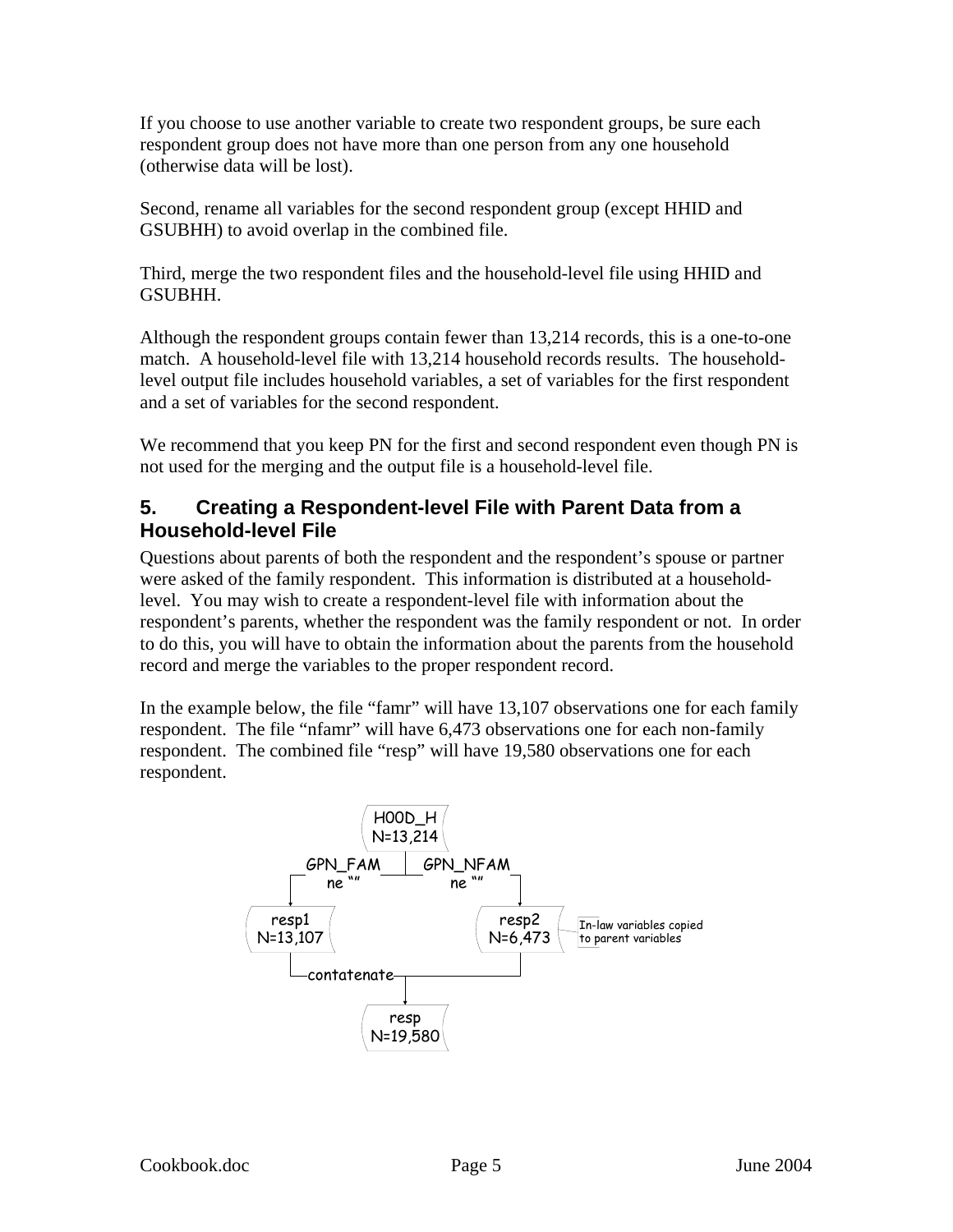## <span id="page-7-0"></span>*Longitudinal Merging*

#### **6. Merging 1998 Respondent-level Files with 2000 Respondentlevel Files**

Respondent records from all waves and from the tracker file may be linked by HHID and PN. When matching files on the same level, e.g., respondent records that do not each contain the same number of records, e.g., a respondent may have provided an interview at t-1 but not at t-2, you need to determine how you want to handle cases that do not have a matching record in one or more of the input files. For example when merging 1998 and 2000 core respondent-level files, you should decide whether you wish the output file to contain

- A) records for respondents with records in the 1998 file, N=21384,
- B) records for respondents with records in the 2000 file, N=19580,
- C) the intersection, records only for respondents with records in both the 1998 and 2000 files, N=18858, or
- D) the union, records for respondents with a record in either of the input files, N=22106.

The number of records in the output file will depend on which option you choose. The example code illustrates the intersection of the 1998 and 2000 files, option C, and includes comments to indicate how to specify the other options.



If the union of records, option D, were chosen, the combined file would have 22,106 records, 18,858 with information from both 1998 and 2000, 2,526 with information only from 1998, and 722 cases with information only from 2000.

Listing of contributions to combined file 1998 & 2000 (union)

| in98 | in00 | Frequency | Cumulative<br>Frequency |
|------|------|-----------|-------------------------|
| 0    |      | 722       | 722                     |
|      | 0    | 2526      | 3248                    |
|      |      | 18858     | 22106                   |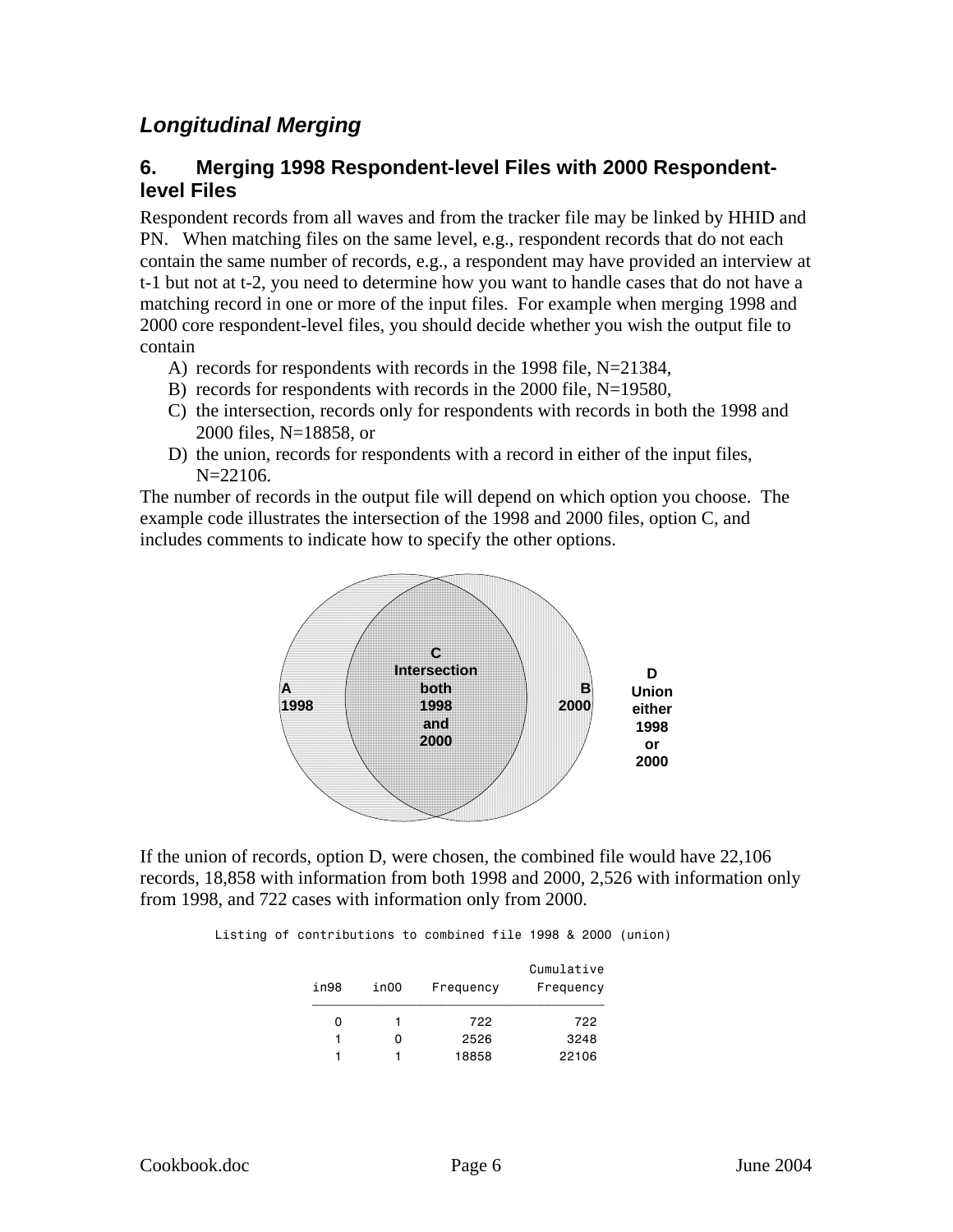# <span id="page-8-0"></span>**Example Code**

Sample code in three languages, SPSS, SAS and Stata is provided below. We hope that this will be of help to you as you consider your own analytic needs. The examples below are consistent with the examples described and illustrated in a general way above. You will have to provide your directory names and will typically want to specify files and variables appropriate for your particular analysis.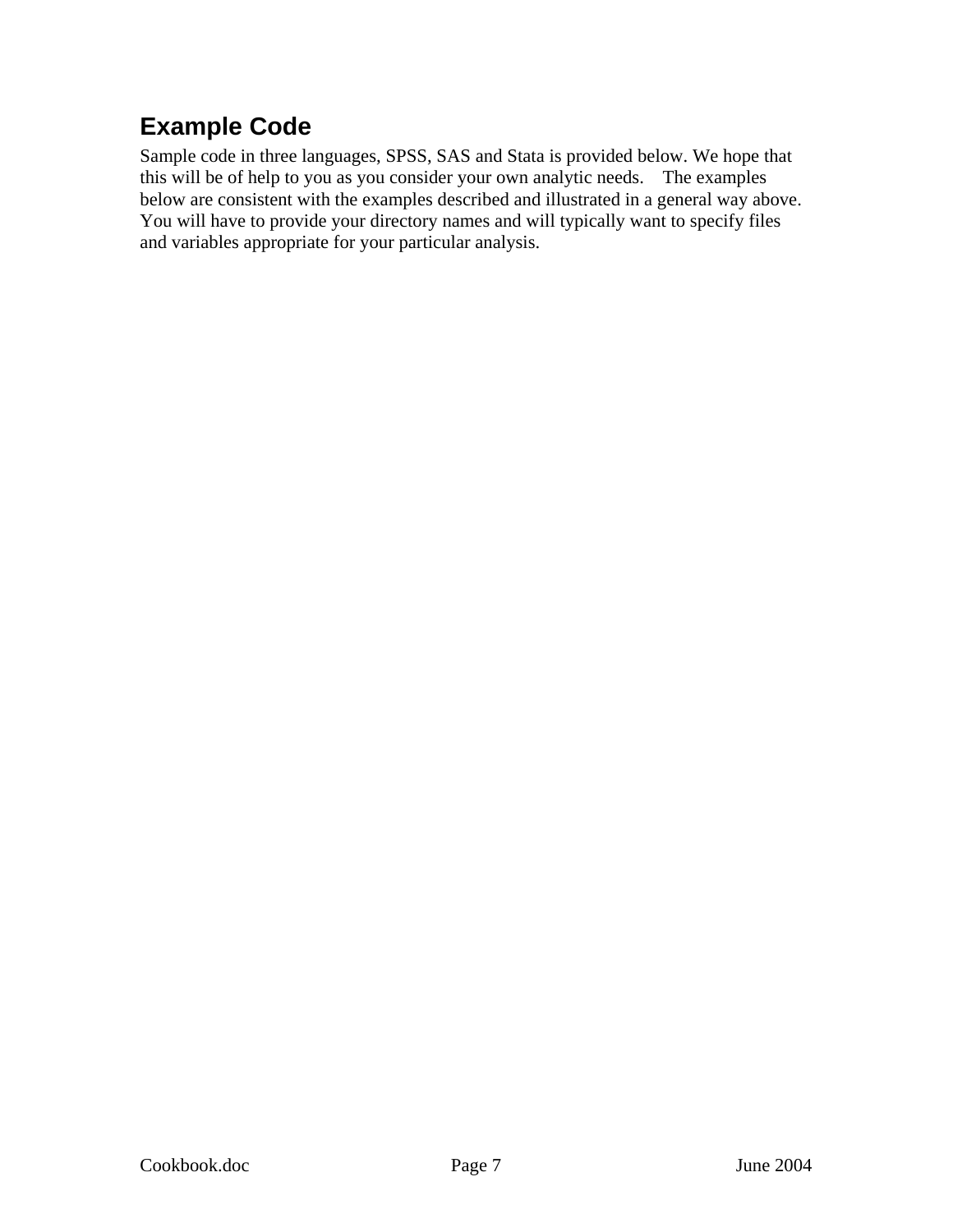## <span id="page-9-0"></span>*SPSS Examples*

### **1. SPSS Merging Two or More Respondent-level Files**

/\*------------------------------------------------------------------------

/\* sort each input dataset by HHID PN<br>  $/$ \* subset variables subset variables

GET FILE 'c:\hrs2000\spss\h00a\_r.sav' /keep=hhid pn g $1051$  g $1053$ . SORT CASES BY hhid pn. save outfile='c:\temp\h00a\_r.sav'.

GET FILE 'c:\hrs2000\spss\h00b\_r.sav' /keep=hhid pn g $1229$  g $1233$ . SORT CASES BY hhid pn. save outfile='c:\temp\h00b\_r.sav'.

GET FILE 'c:\hrs2000\spss\h00c\_r.sav' /keep=hhid pn g $1654$  g $1655$ . SORT CASES BY hhid pn. save outfile='c:\temp\h00c\_r.sav'.

/\*------------------------------------------------------------------------

/\* merge three datasets by HHID PN to create a respondent file

 $/*$  this is a one-to-one merge

#### MATCH FILES

 /FILE='c:\temp\h00a\_r.sav' /FILE='c:\temp\h00b\_r.sav' /FILE='c:\temp\h00c\_r.sav' /BY hhid pn.

#### EXECUTE.

save outfile='c:\hrs2000\spss\resp.sav'.

### **2. SPSS Merging Two or More Household-level Files**

- 
- /\*----------------------------------------------------------------------- sort each input dataset by HHID GSUBHH
- /\* subset variables

GET FILE 'c:\hrs2000\spss\h00f\_h.sav' /keep=hhid gsubhh g3060 g3061. SORT CASES BY hhid gsubhh. save outfile='c:\temp\h00f\_h.sav'.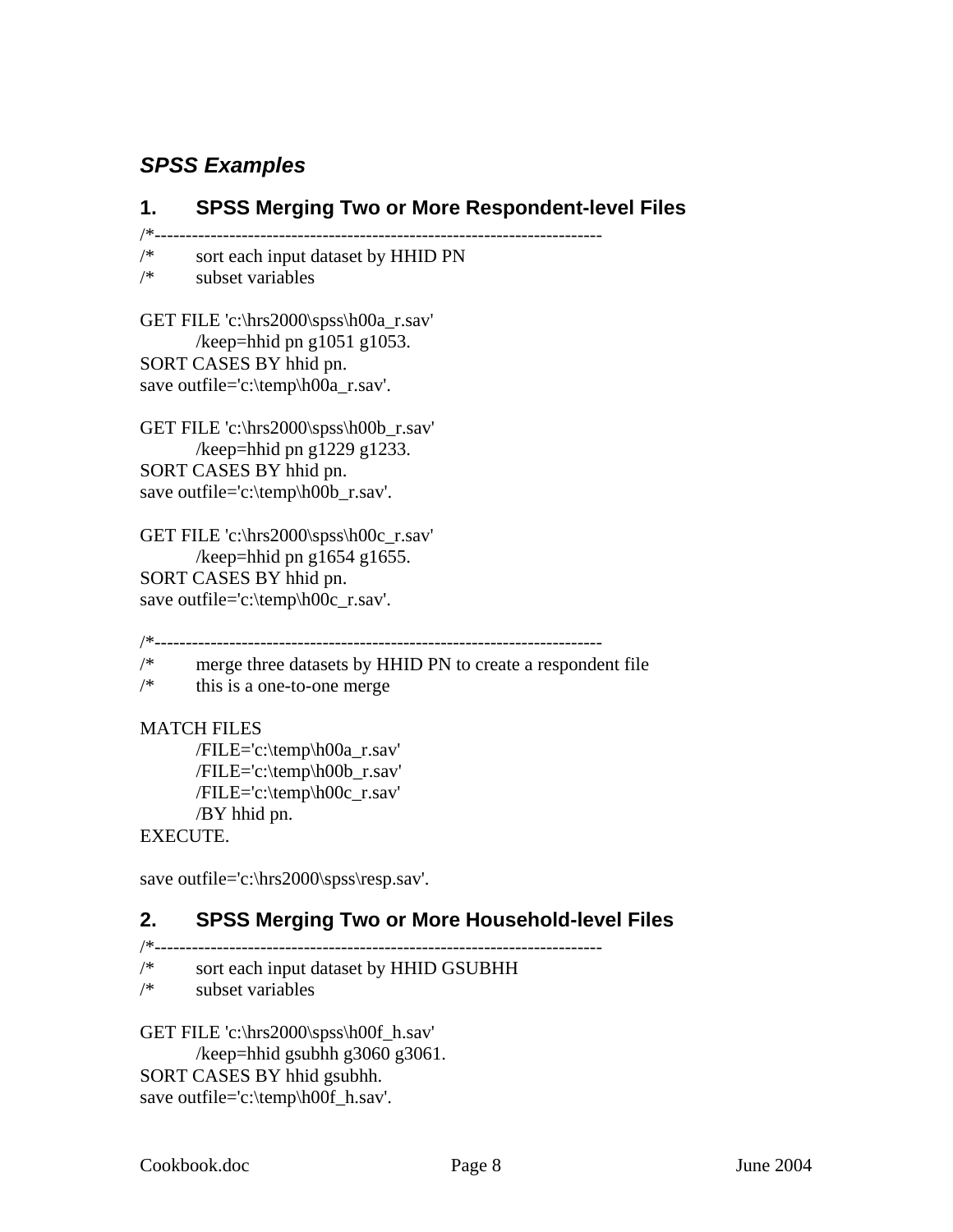<span id="page-10-0"></span>GET FILE 'c:\hrs2000\spss\h00j\_h.sav' /keep=hhid gsubhh g5068. SORT CASES BY hhid gsubhh. save outfile='c:\temp\h00j\_h.sav'.

/\*------------------------------------------------------------------------

/\* merge two datasets by HHID GSUBHH to create a household file

 $/*$  this is a one-to-one merge

MATCH FILES

 /FILE='c:\temp\h00f\_h.sav' /FILE='c:\temp\h00j\_h.sav' /BY hhid gsubhh.

EXECUTE.

save outfile='c:\hrs2000\spss\hhold.sav'.

#### **3. SPSS Merging a Respondent-level File with a Household-level File: Creating a Respondent-level File with Data from a Householdlevel File**

/\*------------------------------------------------------------------------

sort each input dataset by HHID GSUBHH

/\* subset variables

GET FILE 'c:\hrs2000\spss\h00a\_r.sav'

/keep=hhid gsubhh pn g1051 g1053. SORT CASES BY hhid gsubhh. save outfile='c:\temp\h00a\_r.sav'.

GET FILE 'c:\hrs2000\spss\h00j\_h.sav' /keep=hhid gsubhh g5068. SORT CASES BY hhid gsubhh. save outfile='c:\temp\h00j\_h.sav'.

/\*------------------------------------------------------------------------

/\* merge two datasets by HHID GSUBHH to create a respondent file

 $/*$  this is a one-to-many merge

#### MATCH FILES

 /FILE='c:\temp\h00a\_r.sav' /TABLE='c:\temp\h00j\_h.sav' /BY hhid gsubhh. EXECUTE.

save outfile='c:\hrs2000\spss\resp.sav'.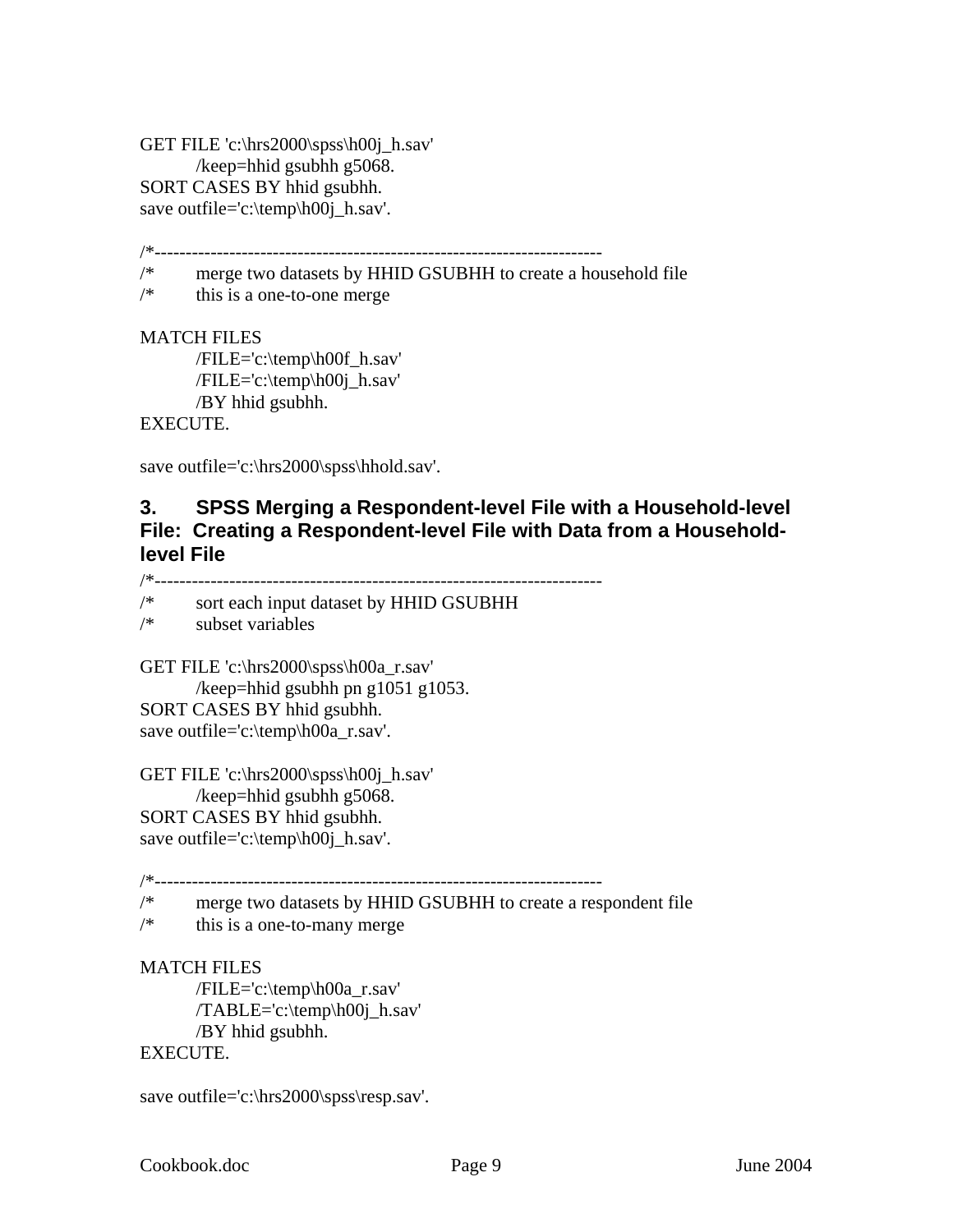#### <span id="page-11-0"></span>**4. SPSS Creating a Household-level File with Respondent Data from up to Two Respondents**

/\*------------------------------------------------------------------------ /\* file of family respondents GET FILE 'c:\hrs2000\spss\h00a\_r.sav' /keep=hhid gsubhh gfamr pn g1051 g1053. USE ALL. SELECT IF(gfamr = 1 or gfamr = 2 or gfamr = 3 or gfamr=4). sort cases by hhid gsubhh. rename variables gfamr=gfamra. rename variables pn=pna. rename variables g1051=g1051a. rename variables g1053=g1053a. **EXECUTE** save outfile='c:\temp\h00a1.sav'. /\*------------------------------------------------------------------------ /\* file of non-family respondents GET FILE 'c:\hrs2000\spss\h00a\_r.sav' /keep=hhid gsubhh gfamr pn g1051 g1053. sort cases by hhid gsubhh. USE ALL. SELECT IF(gfamr  $\langle 1 \rangle$  and gfamr  $\langle 2 \rangle$  and gfamr  $\langle 3 \rangle$  and gfamr  $\langle 3 \rangle$ . rename variables gfamr=gfamrb. rename variables pn=pnb. rename variables g1051=g1051b. rename variables g1053=g1053b. EXECUTE . save outfile='c:\temp\h00a2.sav'. /\*------------------------------------------------------------------------ /\* variables from a household-level file GET FILE 'c:\hrs2000\spss\h00j\_h.sav' /keep=hhid gsubhh g5068. SORT CASES BY hhid gsubhh. save outfile='c:\temp\h00j.sav'. /\*----------------------------------------------------------------------- household-level file with information from two respondents

MATCH FILES /FILE='c:\temp\h00a1.sav'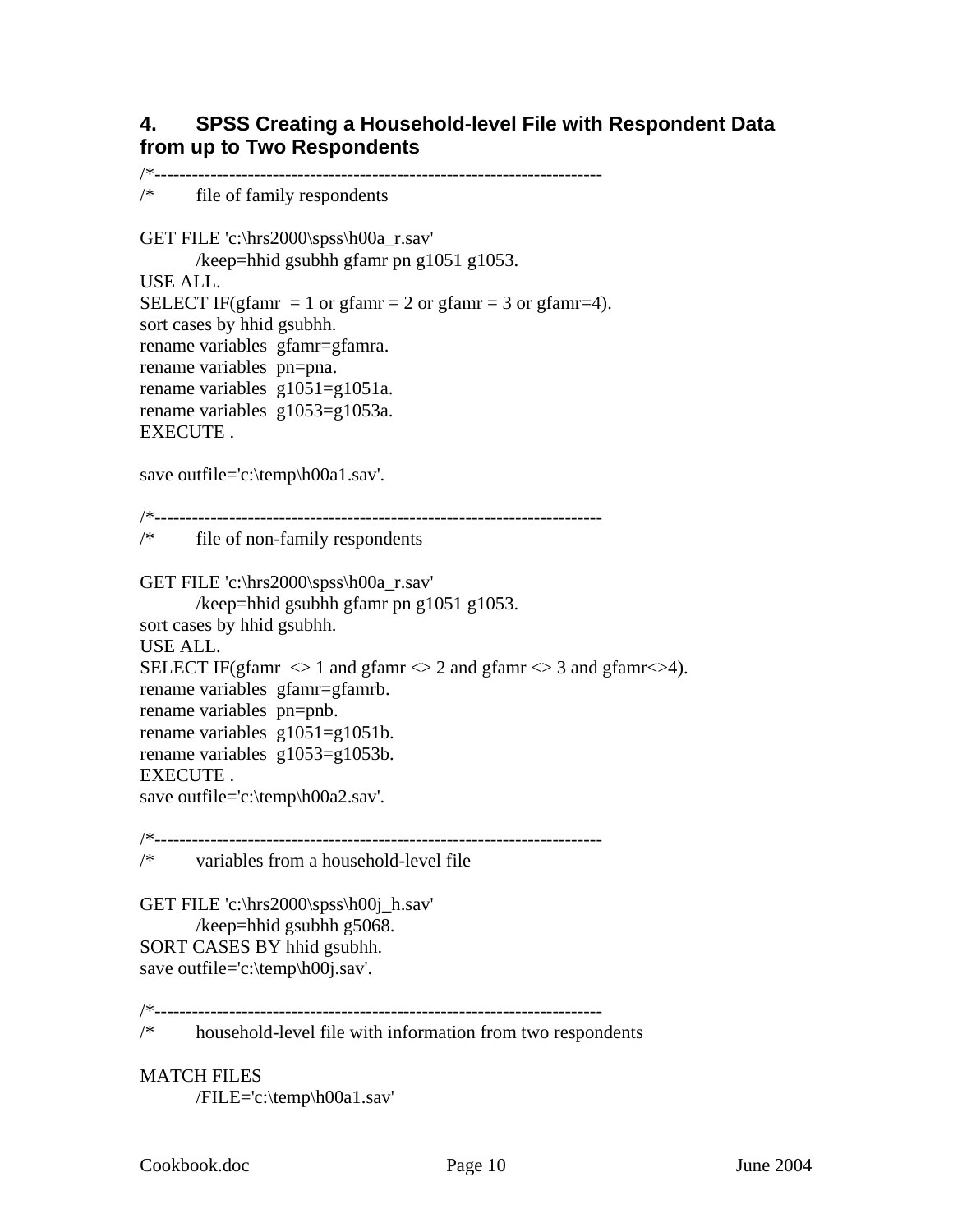```
 /FILE='c:\temp\h00a2.sav'
 /FILE="c:\temp\h00j.sav" 
/BY hhid gsubhh.
```
EXECUTE.

save outfile='c:\hrs2000\spss\hhold.sav'.

#### **5. SPSS Creating a Respondent-level File with Parent Data from a Household-level File**

/\*----------------------------------------------------------------------- select parent variables from household file for family r /\* keep id variables and parent variables of interest GET FILE 'c:\hrs2000\spss\h00d\_h.sav' /keep=hhid gpn  $f$ am g2122 g2123. /\* assign person number for family r STRING pn (A3). COMPUTE  $pn = gpn_fam$ . VARIABLE LABELS pn 'Person Number' . USE ALL. /\* output records for households with family R SELECT IF(pn  $\ll$ "). EXECUTE. save outfile='c:\temp\famr.sav' /drop= gpn\_fam. /\*------------------------------------------------------------------------ /\* select parent variables from household file for non-family r /\* keep id variables and parent variables of interest GET FILE 'c:\hrs2000\spss\h00d\_h.sav' /keep=hhid gpn\_nfam g2309 g2310. /\* assign person number for family r STRING pn (A3). COMPUTE  $pn = gpn$  nfam. VARIABLE LABELS pn 'Person Number' . /\* copy in-law variables in to output variable location rename variables g2309=g2122. rename variables g2310=g2123. USE ALL.

/\* output records for households with non-family R SELECT IF(pn  $\ll$ ").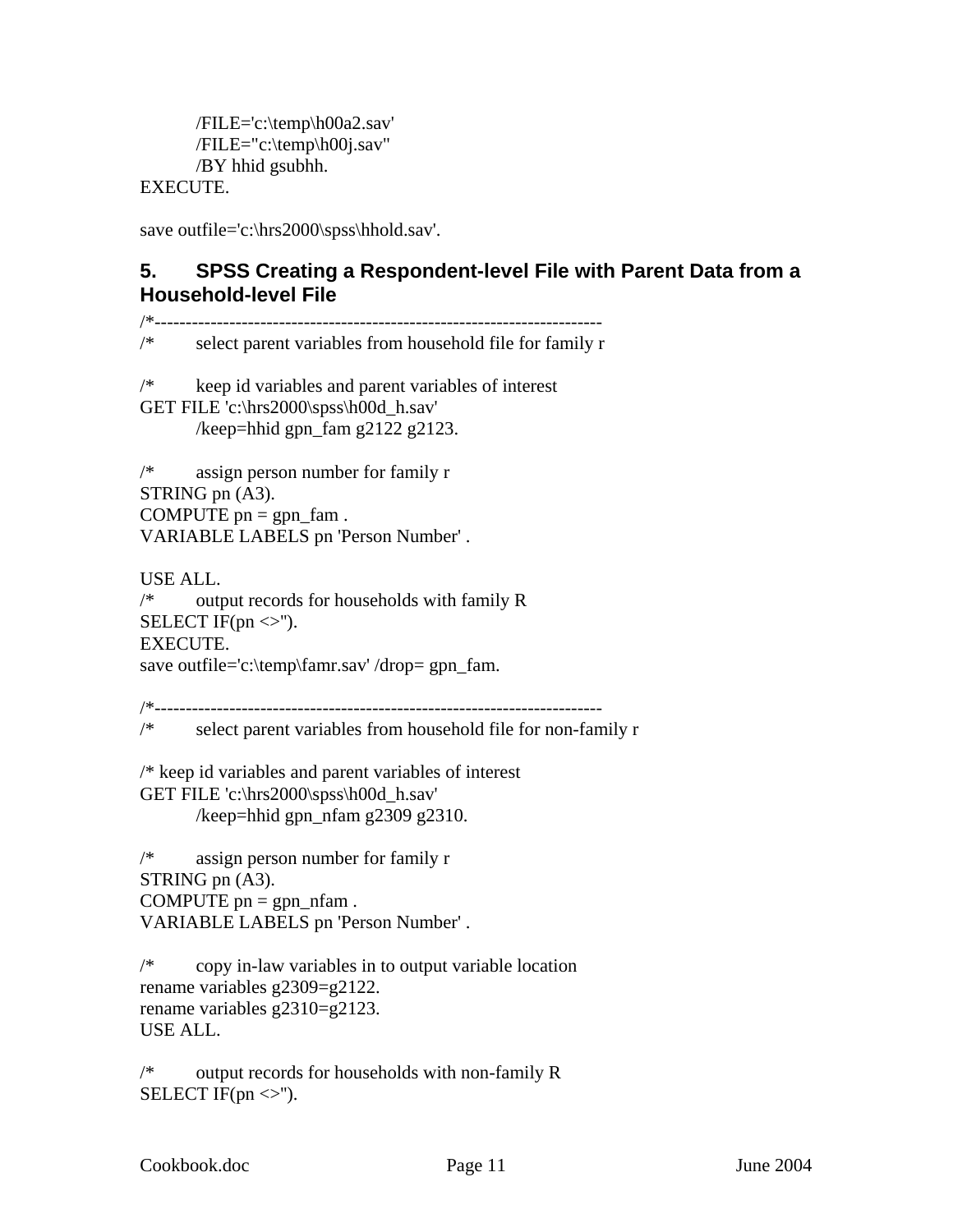<span id="page-13-0"></span>EXECUTE .

save outfile='c:\temp\nfamr.sav' /drop= gpn\_nfam.

/\*------------------------------------------------------------------------

```
/* concatenate files 
ADD FILES 
        /FILE='c:\temp\nfamr.sav'
        /FILE='c:\temp\famr.sav'.
```
EXECUTE.

save outfile='c:\hrs2000\spss\resp.sav'.

#### **6. SPSS Merging 1998 and 2000 Respondent-level Files -- Intersection**

/\*------------------------------------------------------------------------ /\* subsetting keeping the variables of interest and ID variables GET FILE "V:\LIBRARY\1998hrs\Final\core\built\spss\H98B\_R.sav" /keep=HHID PN FSUBHH F1109 F1116 F1129 F1146 F1156 F1156A F1176 F1194 F1189. SORT CASES BY HHID PN. SAVE OUTFILE='c:\temp\B98.sav'.

GET FILE "V:\LIBRARY\2000hrs\Final\core\built\spss\H00B\_R.sav" /keep=HHID PN GSUBHH G1238 G1245 G1262 G1279 G1289 G1309 G1322 G1327. SORT CASES BY HHID PN. SAVE OUTFILE='c:\temp\B00.sav'.

```
/*------------------------------------------------------------------------ 
/* the merge
MATCH FILES 
/FILE = "c:\temp\BB98.sav"/IN=a /FILE="c:\temp\B00.sav" 
/IN=h /BY HHID PN
```
- /\* create merge file
- $\frac{1}{*}$  in SPSS a merge control variable is only created if you use the  $\frac{1}{N}$ = option
- /\* There are two values for the merge control variable:
- $\frac{1}{\sqrt{2}}$  0 the record is not in common with the other data set
- $\frac{1}{\sqrt{2}}$  1 the record is common with the other data set
- /\* the merge control variables are kept after the merge
- $/*$  Example A in 1998;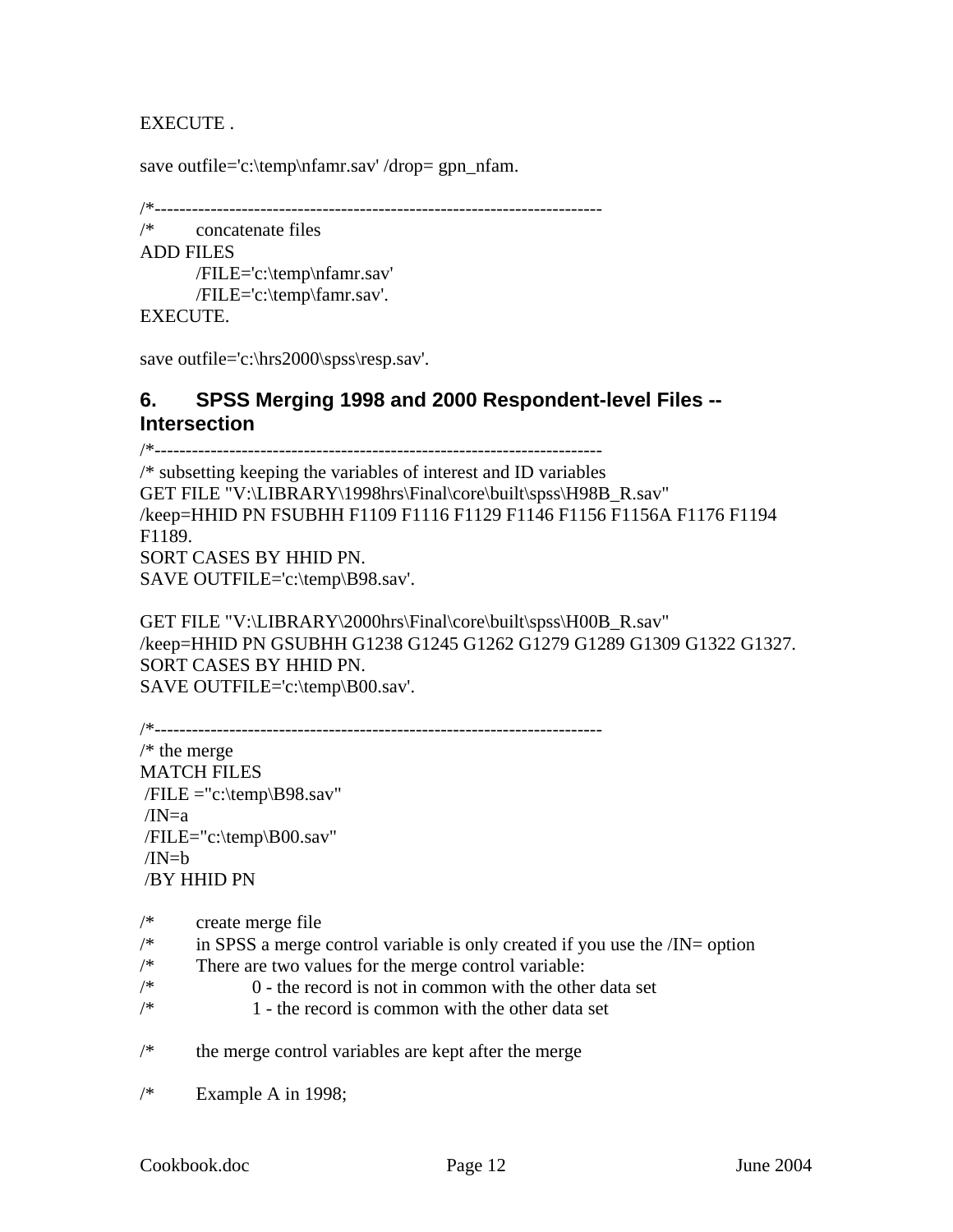- $/*$  SELECT if  $(a=1)$ .
- $/*$  Example B in 2000;
- $\frac{\text{PELECT if (b=1)}}{1}$ .
- /\* Example C in 1998 and 2000 -- intersection;<br>
/\* SELECT if  $(a=1 \text{ and } b=1)$ .
- SELECT if  $(a=1 \text{ and } b=1)$ .
- <sup>/\*</sup> Example D in 1998 or 2000 -- union;<br> $/$ <sup>\*</sup> default for SPSS no merge control co
- default for SPSS no merge control criteria or;
- $\frac{\text{SELECT}}{1}$  (a=1 or b=1).

SELECT if (a=1 and b=1). SAVE OUTFILE='c:\temp\B0098.sav' /drop=a b.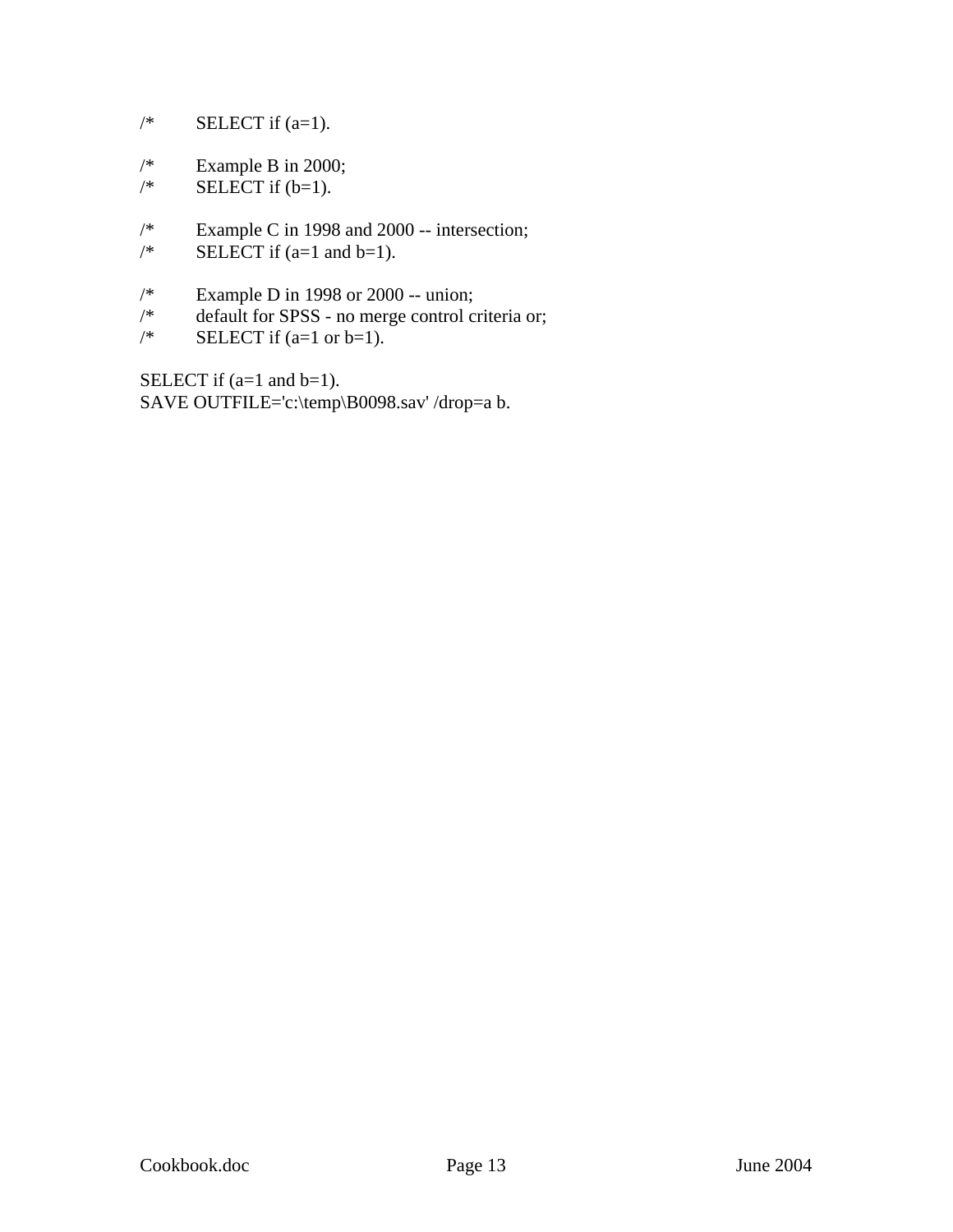## <span id="page-15-0"></span>*SAS Examples*

```
1. SAS Merging Two or More Respondent-level Files 
*------------------------------------------------------------------------; 
* sort each input dataset by HHID PN 
        subset variables; 
proc sort 
        data=in.h00a_r 
       out=h00a_r(keep=hhid pn g1051 g1053); 
       by hhid pn; 
run; 
proc sort 
        data=in.h00b_r 
       out=h00b_r(keep=hhid pn g1229 g1233); 
       by hhid pn; 
run; 
proc sort 
        data=in.h00c_r 
       out=h00c_r(keep=hhid pn g1654 g1655); 
       by hhid pn; 
run; 
*------------------------------------------------------------------------; 
* merge three datasets by HHID PN to create a respondent file 
       this is a one-to-one merge; 
data resp; 
       merge h00a_r h00b_r h00c_r; 
       by hhid pn; 
run; 
2. SAS Merging Two or More Household-level Files
*------------------------------------------------------------------------; 
* sort each input dataset by HHID GSUBHH 
        subset variables; 
proc sort 
        data=in.h00f_h 
       out=h00f_h(keep=hhid gsubhh g3060 g3061); 
       by hhid gsubhh;
```
run;

proc sort data=in.h00j\_h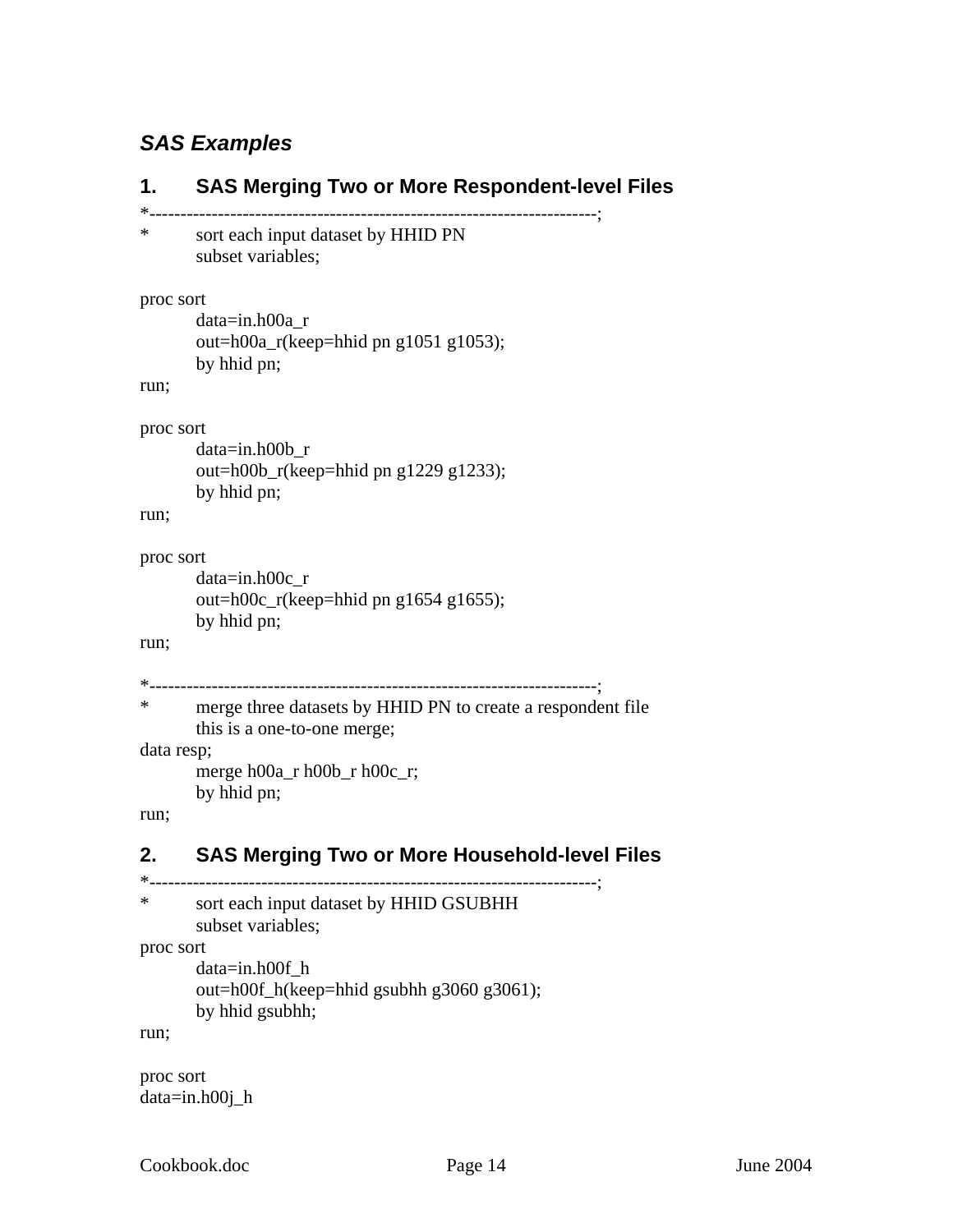```
out=h00j_h(keep=hhid gsubhh g5068); 
by hhid gsubhh;
```
<span id="page-16-0"></span>run;

```
*------------------------------------------------------------------------;
```
\* merge two datasets by HHID GSUBHH to create a household file this is a one-to-one merge; data hhold;

merge h00f h h00j h; by hhid gsubhh;

run;

### **3. SAS Merging a Respondent-level File with a Household-level File: Creating a Respondent-level File with Data from a Householdlevel File**

\*------------------------------------------------------------------------; \* sort each input dataset by HHID GSUBHH subset variables; proc sort data=in.h00a\_r out=h00a\_r(keep=hhid gsubhh pn g1051 g1053); by hhid gsubhh; run; proc sort data=in.h00j\_h out=h00j\_h(keep=hhid gsubhh g5068); by hhid gsubhh; run; \*------------------------------------------------------------------------; \* merge two datasets by HHID GSUBHH to create a respondent file this is a one-to-many merge; data resp; merge h00a\_r h00j\_h; by hhid gsubhh; run;

### **4. SAS Creating a Household-level File with Respondent Data from up to Two Respondents**

```
*------------------------------------------------------------------------; 
* file of family respondents; 
proc sort 
       data=in.h00a r(keep=hhid gsubhh gfamr pn g1051 g1053
       rename=(gfamr=gfamra pn=pna g1051=g1051a g1053=g1053a) 
       where=(gfamra in(1 2 3 4)))
        out=h00a1;
```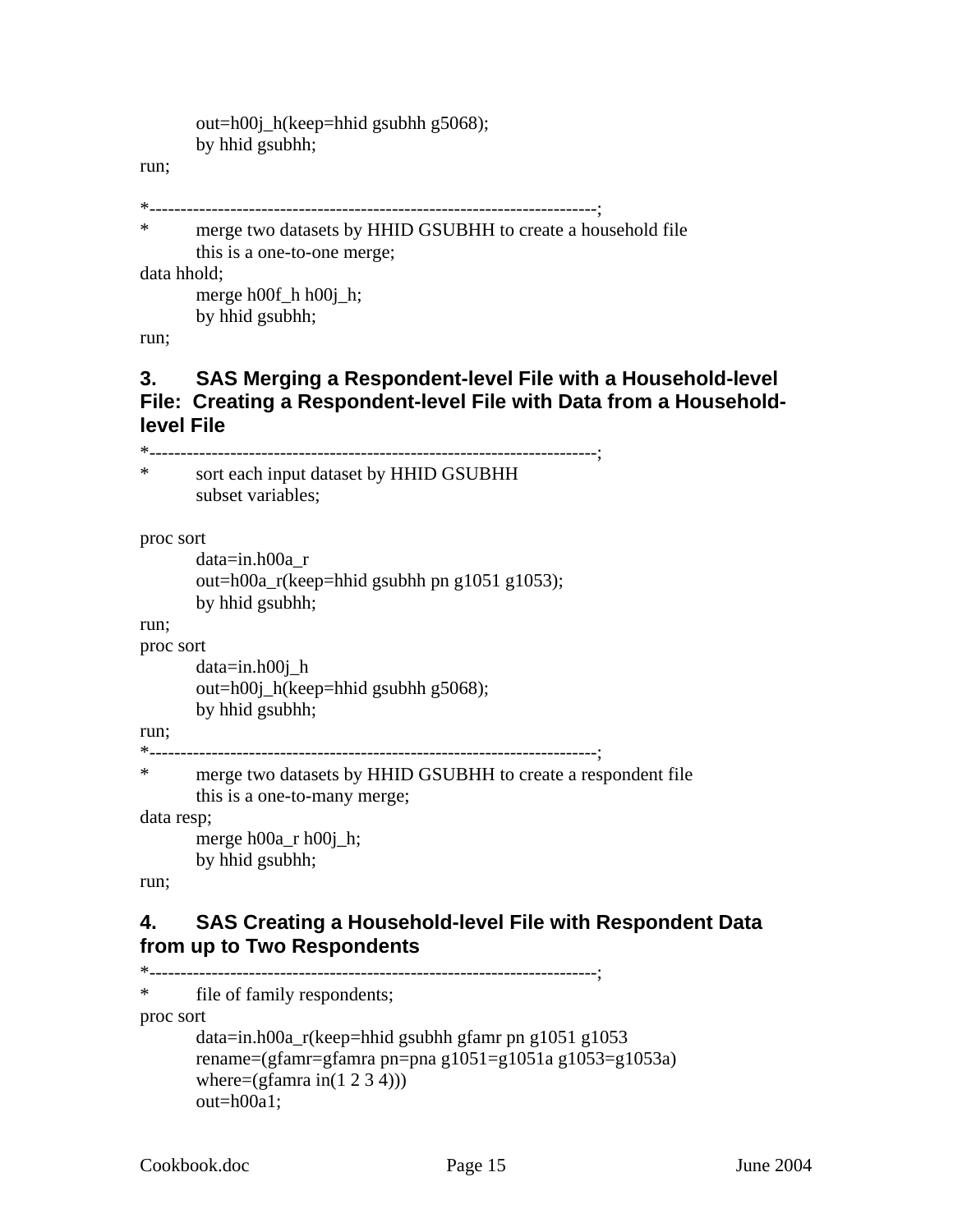by hhid gsubhh;

#### <span id="page-17-0"></span>run;

```
*------------------------------------------------------------------------; 
* file of non-family respondents; 
proc sort 
       data=in.h00a_r(keep=hhid gsubhh gfamr pn g1051 g1053 
       rename=(gfamr=gfamrb pn=pnb g1051=g1051b g1053=g1053b) 
       where=(gfamrb not in(1 2 3 4)) out=h00a2; 
       by hhid gsubhh; 
run; 
   *------------------------------------------------------------------------; 
* variables from a household-level file; 
proc sort 
       data=in.h00j_h(keep=hhid gsubhh g5068) 
        out=h00j; 
       by hhid gsubhh; 
run; 
*------------------------------------------------------------------------; 
* household-level file with information from two respondents; 
data hhold; 
        merge
       h00a1 h00a2 h00j; 
       by hhid gsubhh;
```
run;

## **5. SAS Creating a Respondent-level File with Parent Data from a Household-level File**

```
*------------------------------------------------------------------------; 
* select parent variables from household file for family r; 
data famr; 
       set in.h00d_h;<br>* keep id
              keep id variables;
       keep hhid pn; 
        * keep parent variables of interest; 
       keep g2122 g2123; 
       * assign person number for family r; 
        pn=gpn_fam; 
       attrib pn label='PERSON NUMBER' format=$char3.; 
       * output records for households with family R; 
       if pn ne '';
```
run;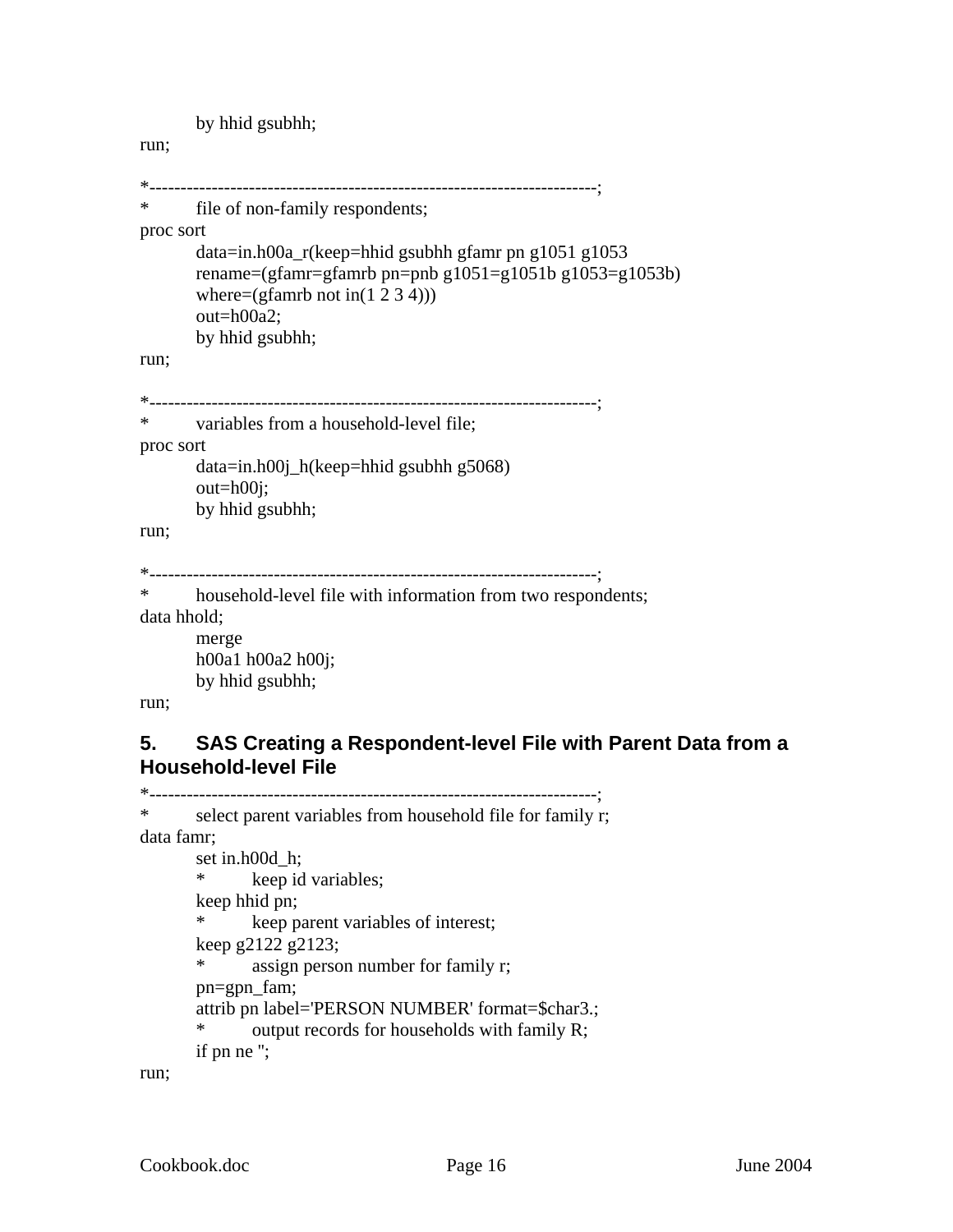<span id="page-18-0"></span>\*------------------------------------------------------------------------;

\* select parent variables from household file for non-family r; data nfamr;

```
 set in.h00d_h; 
* keep id variables; 
keep hhid pn; 
 * keep parent variables; 
keep g2122 g2123; 
       copy in-law variables in to output variable location;
 g2122=g2309; 
 g2123=g2310; 
* assign person number for family r; 
 pn=gpn_nfam; 
attrib pn label='PERSON NUMBER' format=$char3.; 
* output records for households with non-family R; 
if pn ne '';
```
run;

```
*------------------------------------------------------------------------;
```
\* concatenate files;

data resp;

set famr nfamr;

run;

## **6. SAS Merging 1998 and 2000 Respondent-level Files -- Intersection**

```
*------------------------------------------------------------------------; 
* subsetting keeping the variables of interest and ID variables; 
data b00; 
       set in00.h00b_r;
       keep HHID PN GSUBHH G1238 G1245 G1262 G1279 G1289 G1309 G1322 
G1327 ; 
run; 
proc sort data=b00; 
       by hhid pn; 
run; 
data b98; 
        set in98.h98b_r; 
       keep HHID PN FSUBHH F1109 F1116 F1129 F1146 F1156 F1156A F1176 
F1194 F1189; 
run; 
proc sort data=b98; 
       by hhid pn; 
run;
```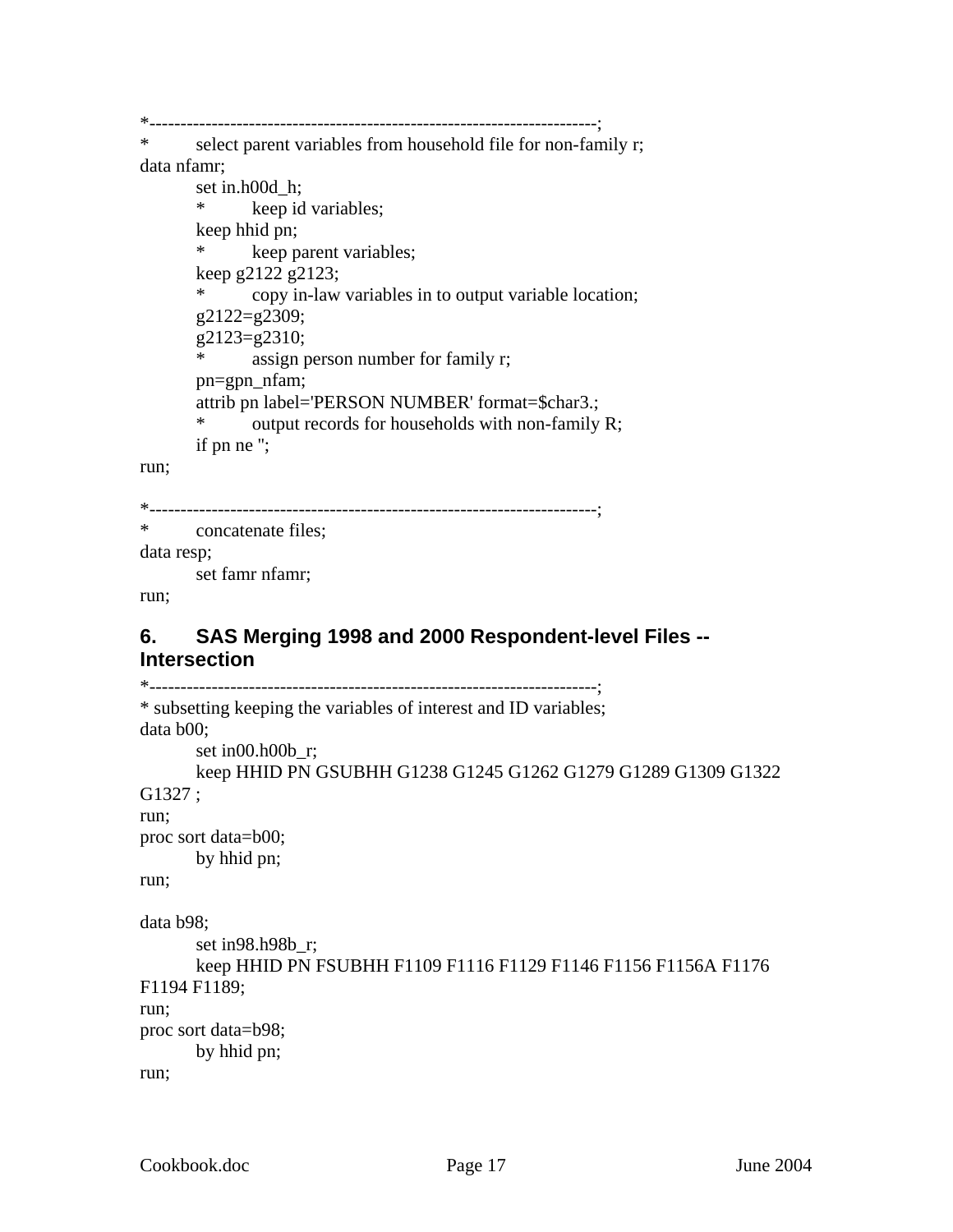\*------------------------------------------------------------------------;

create merged file

In SAS a merge control variable is only created if you use the IN= option There are only two values for the merge control variable:

0 - the record is not in common with the other data set

1 - the record is common with the other data set

the merge control variables are temporary variables which are not kept in the output dataset you may save them by assigning their value to permanent variable

Example A in 1998 (N=21384) -- All respondents present in 1998 if  $a=1$ ; or if  $a$ ;

Example B in 2000 (N=19580) -- All respondents present in 2000 if  $b=1$ ; or if b;

Example C in 1998 and 2000 (N=18858) -- Intersection if  $a=1$  and  $b=1$ ; or if a and  $b$ ;

```
Example D in 1998 or 2000 (N=22106) -- Union 
this is the default action or it may be explicity specified 
if a=1 or b=1; or if a or b;
```

```
*/
```
/\*

```
data b0098c;
```

```
merge b98(in=a) b00(in=b);
by hhid pn; 
 in98=a; 
in00=b;if a and b;
```
run;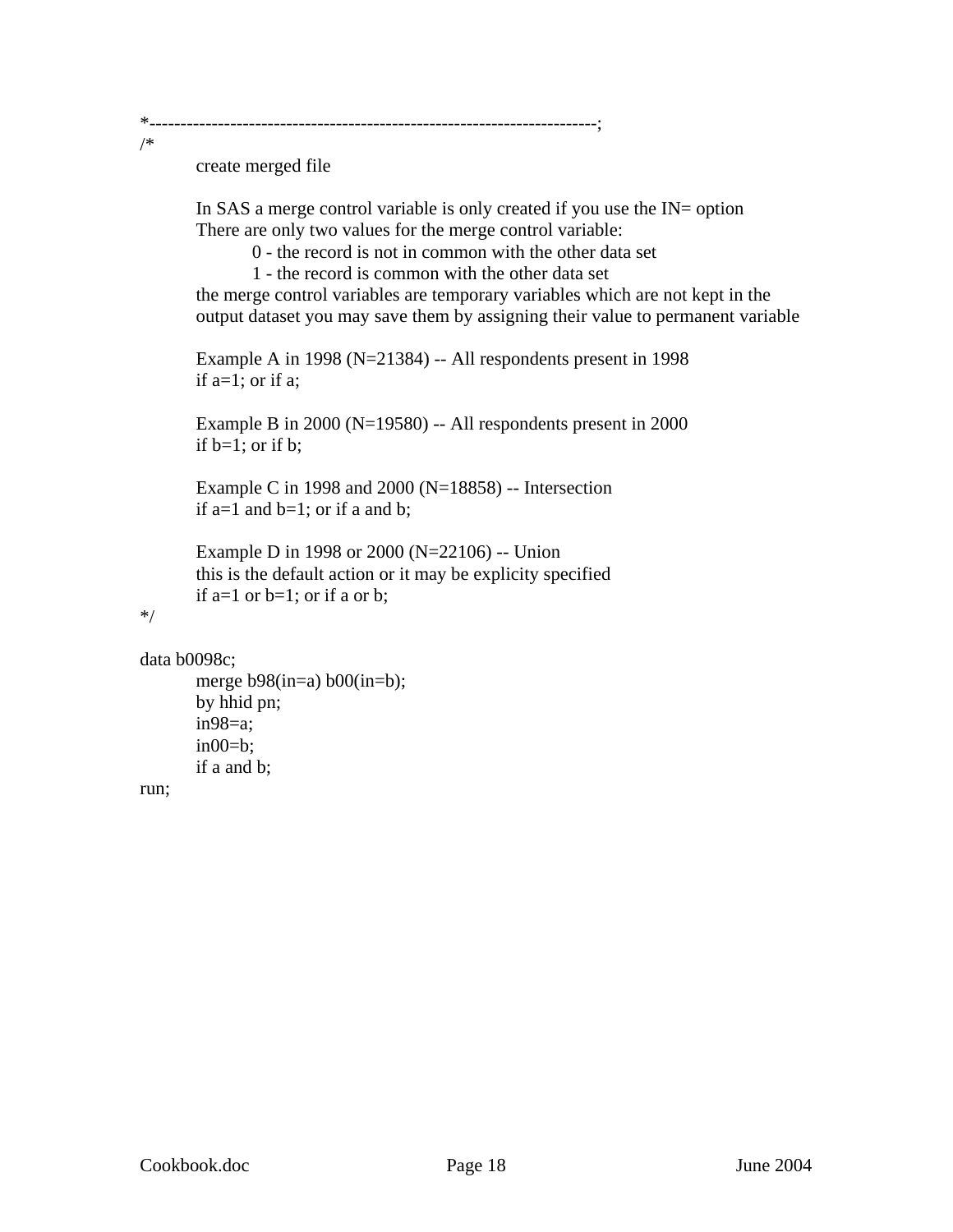## <span id="page-20-0"></span>*Stata Examples*

#### **1. Stata Merging Two or More Respondent-level Files**

set prefix "hrs2000"

\* This is an optional statement

\* Make sure all the data files are in directory "hrs2000"

use HHID PN G1229 G1233 using h00b\_r sort HHID PN save b\_r, replace

use HHID PN G1654 G1655 using h00c\_r sort HHID PN save c\_r, replace

\* merge three datasets by HHID PN to create a respondent file

\* this is a one-to-one merge

use HHID PN G1051 G1053 using h00a\_r sort HHID PN merge HHID PN using b\_r drop \_m sort HHID PN merge HHID PN using c\_r drop \_m sort HHID PN save resp, replace

#### **2. Stata Merging Two or More Household-level Files**

 $*$  ---------------

\* sort each input dataset by HHID GSUBHH

\* subset variables

use HHID GSUBHH G3060 G3061 using h00f\_h sort HHID GSUBHH save f\_h, replace

use HHID GSUBHH G5068 using h00j\_h sort HHID GSUBHH merge HHID GSUBHH using f\_h drop \_m sort HHID GSUBHH save hhold, replace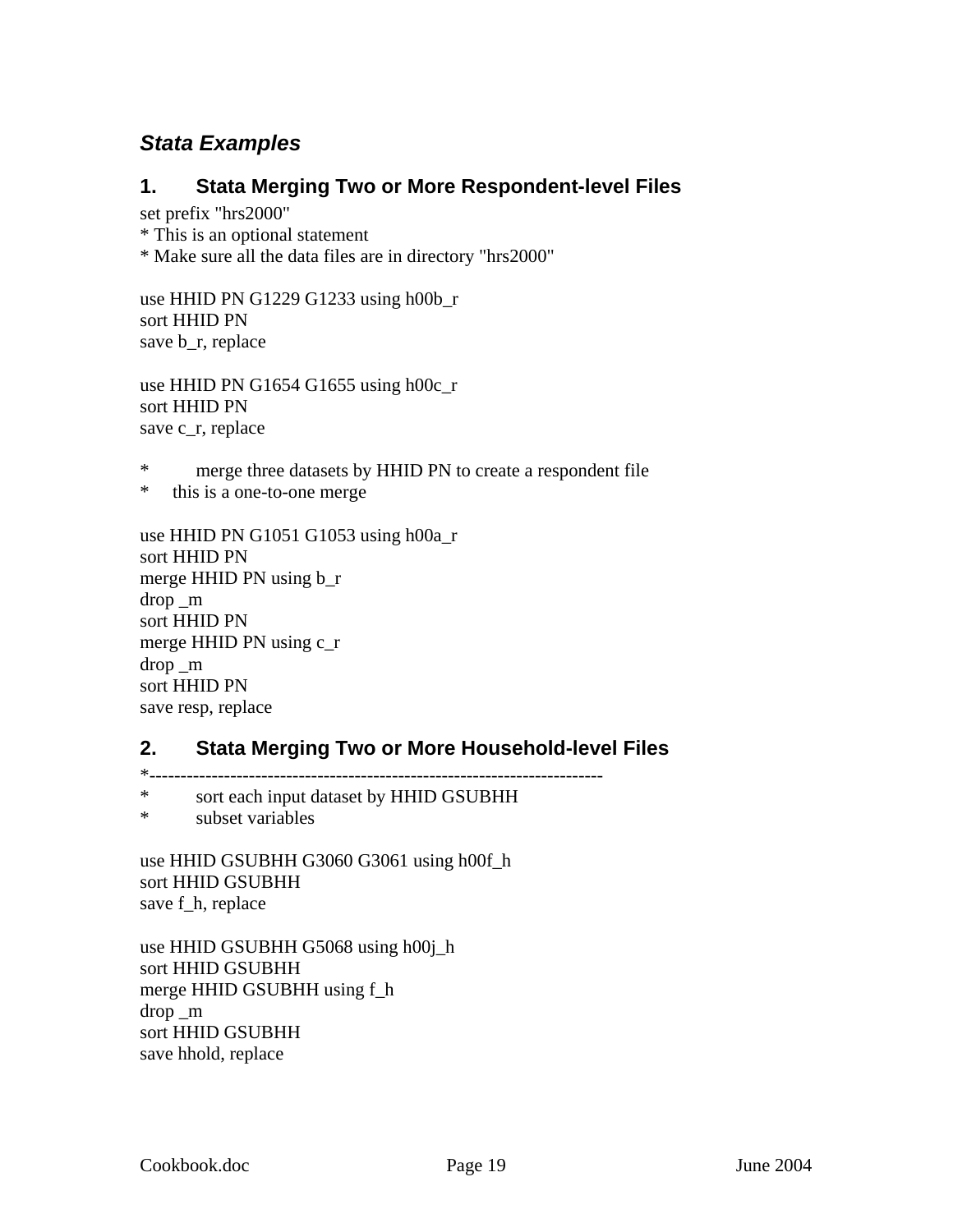#### <span id="page-21-0"></span>**3. Stata Merging a Respondent-level File with a Household-level File: Creating a Respondent-level File with Data from a Householdlevel File**

\*-------------------------------------------------------------------------

- \* sort each input dataset by HHID GSUBHH
- \* subset variables

use HHID GSUBHH G5068 using h00j\_h sort HHID GSUBHH save *j* h, replace

\*-------------------------------------------------------------------------

- \* merge two datasets by HHID GSUBHH to create a respondent file
- \* this is a one-to-many merge

use HHID PN GSUBHH G1051 G1053 using h00a\_r sort HHID GSUBHH merge HHID GSUBHH using j\_h tab \_m drop \_m save resp, replace

#### **4. Stata Creating a Household-level File with Respondent Data from up to Two Respondents**

\*-------------------------------------------------------------------------

\* variables from a household-level file

use HHID GSUBHH G5068 using h00j\_h sort HHID GSUBHH save j\_h, replace

\*-------------------------------------------------------------------------

\* file of family respondents

use HHID GSUBHH GFAMR PN G1051 G1053 using h00a\_r keep if GFAMR==1|GFAMR==2|GFAMR==3|GFAMR==4 rename GFAMR GFAMRa rename PN PNa rename G1051 G1051a rename G1053 G1053a sort HHID GSUBHH save a\_r1, replace

\*-------------------------------------------------------------------------

\* start with file of non-family respondents and merge to create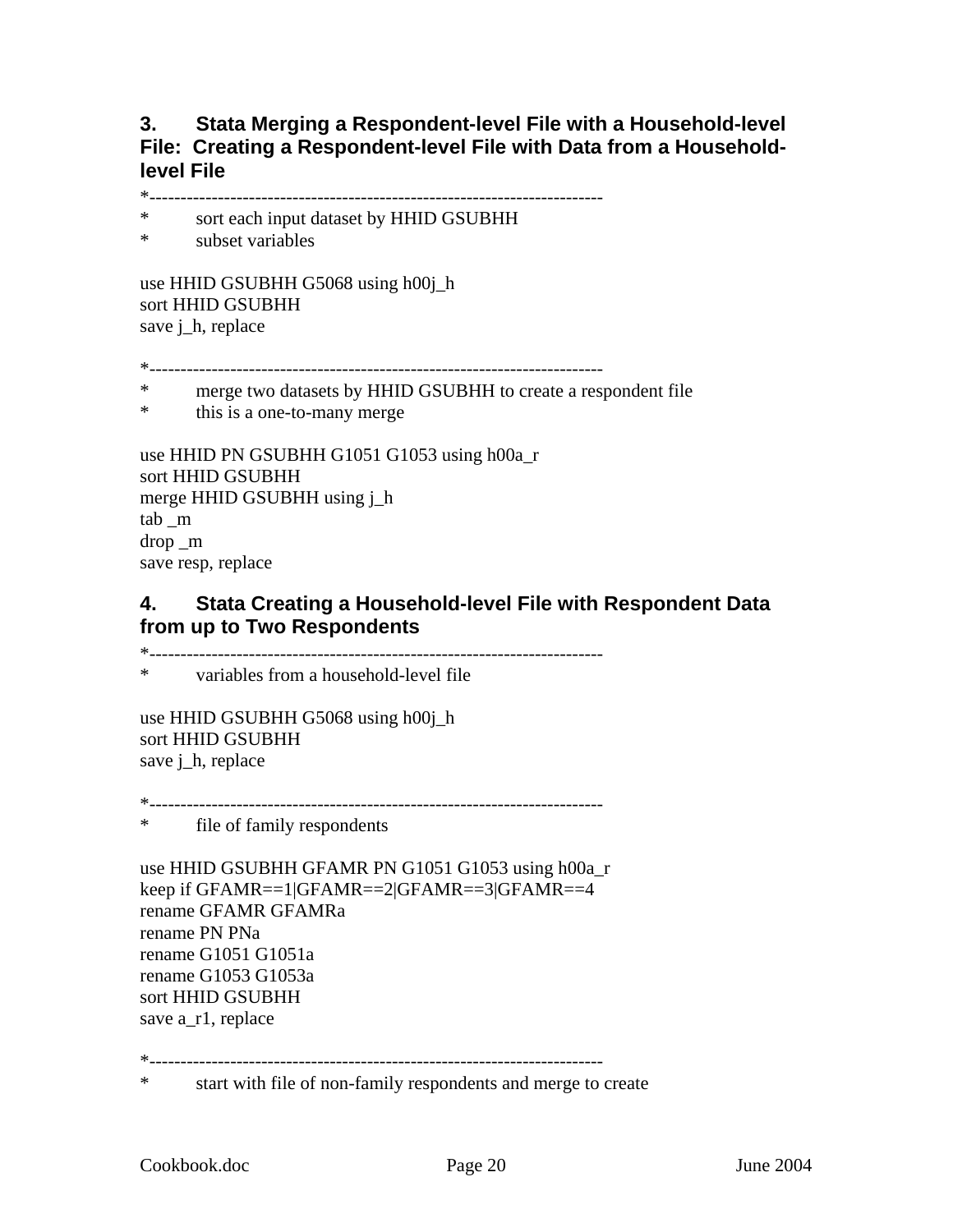<span id="page-22-0"></span>\*-------------------------------------------------------------------------

\* household-level file with information from two respondents;

use HHID GSUBHH GFAMR PN G1051 G1053 using h00a\_r keep if GFAMR~=1 & GFAMR~=2 & GFAMR~=3 & GFAMR~=4 rename GFAMR GFAMRb rename PN PNb rename G1051 G1051b rename G1053 G1053b sort HHID GSUBHH merge HHID GSUBHH using a\_r1 tab \_m drop \_m sort HHID GSUBHH merge HHID GSUBHH using j\_h tab \_m drop \_m sort HHID GSUBHH save hhold, replace

#### **5. Stata Creating a Respondent-level File with Parent Data from a Household-level File**

\*-------------------------------------------------------------------------

\* select parent variables from household file for family r use h00d\_h, clear

```
* assign person number for family r 
gen str3 PN=GPN_FAM 
label var PN "PERSON NUMBER"
```

```
* keep ID variables and parent variables of interest 
keep HHID PN G2122 G2123
```
\* output records for households with family R keep if PN~="" save fam1, replace

\* select parent variables from household file for non-family r use h00d\_h, clear drop G2122 G2123

\*-------------------------------------------------------------------------

\* select parent variables from household file for non-family r

```
* assign person number for family r
```

```
gen str3 PN=GPN_NFAM
```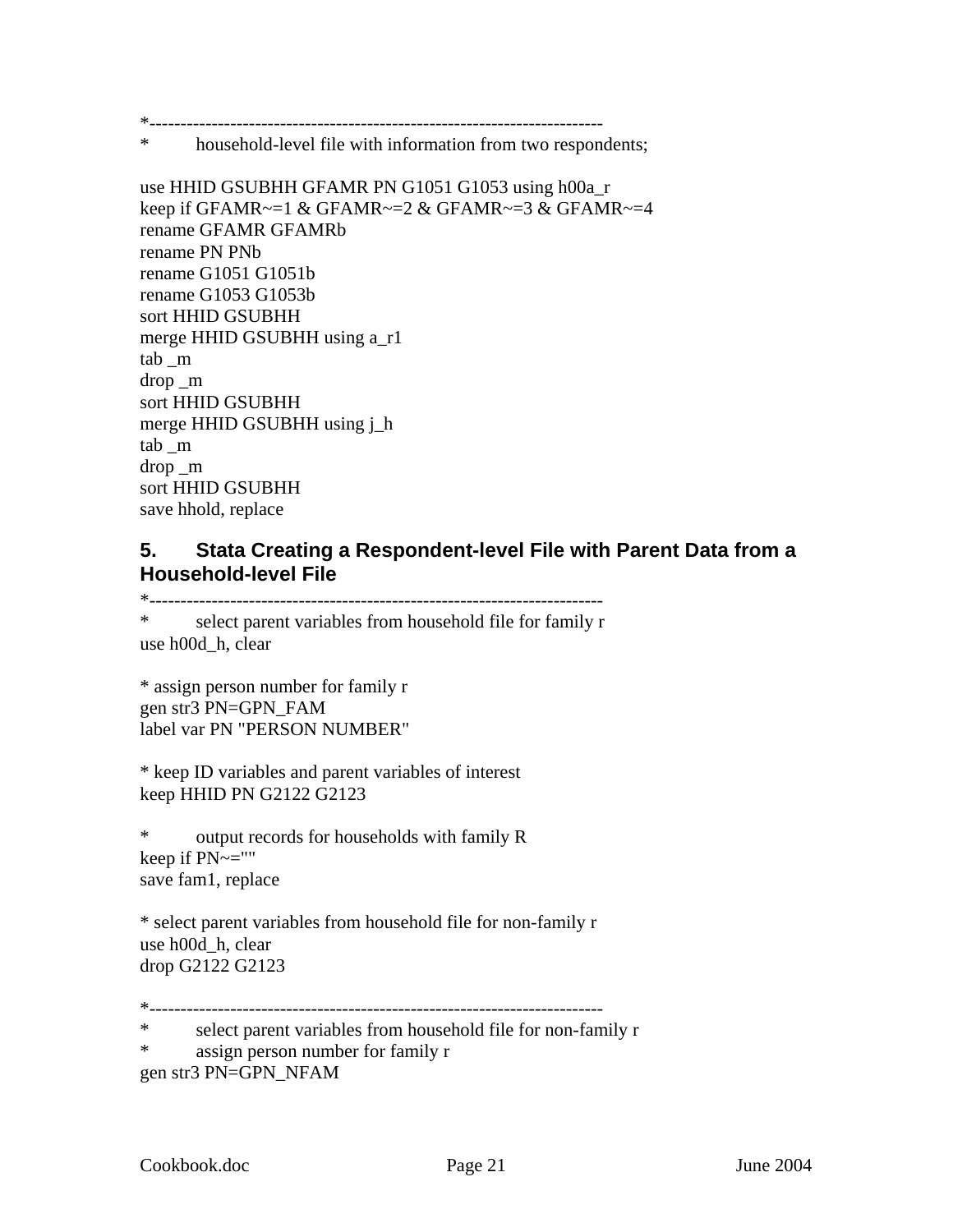<span id="page-23-0"></span>\* copy in-law variables in to output variable location gen G2122=G2309 gen G2123=G2310

\* keep ID variables and parent variables of interest keep HHID PN G2122 G2123

\* output records for households with non-family R keep if PN~="" save fam2, replace

```
*-------------------------------------------------------------------------
```
\* concatenate files use fam1, clear append using fam2 save resp, replace

## **6. Stata Merging 1998 and 2000 Respondent-level Files -- Intersection**

\*-------------------------------------------------------------------------

\* subsetting keeping the variables of interest and ID variables use H98B\_R, clear keep HHID PN FSUBHH F1109 F1116 F1129 F1146 F1156 F1156A F1176 F1194 F1189 sort HHID PN save B98, replace

use H00B\_R, clear keep HHID PN GSUBHH G1238 G1245 G1262 G1279 G1289 G1309 G1322 G1327 sort HHID PN save B00, replace

\*-------------------------------------------------------------------------

\* the merge use B98 sort HHID PN merge HHID PN using B00 sort HHID PN

- \* create merge file
- \* in Stata when a merge is done a merge variable, \_merge, is created
- \* the values of \_merge are :
- \* 1 record only in the first data set
- \* 2 record only in the second data set
- \* 3 record in common between datsets (intersection)